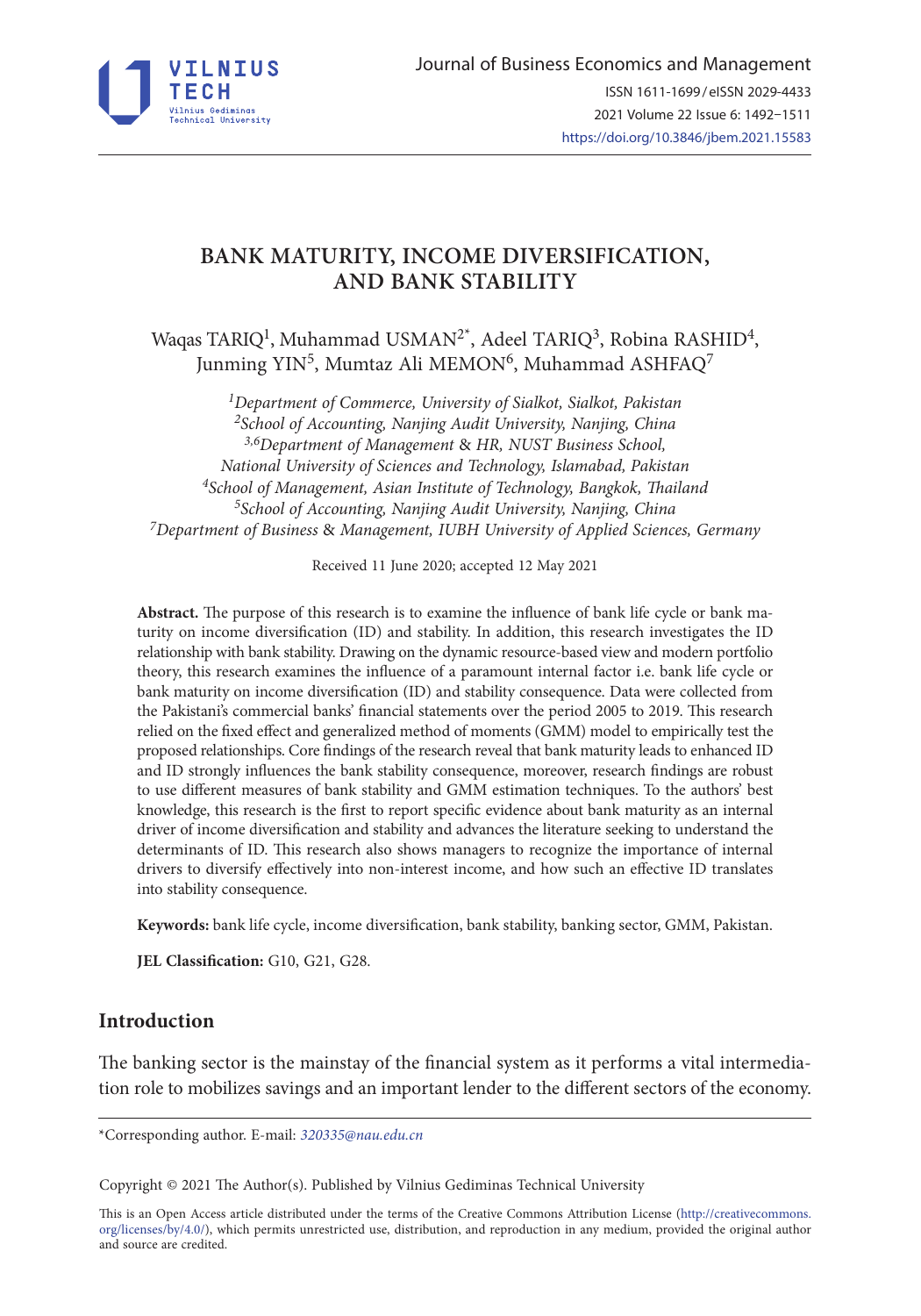The banking sector facilitates businesses to grow, as the banks are the main source of credit for small, medium, and large businesses in the emerging economies (Imran & Nishat, 2013) who may lack sufficeint funds for the growth. In this regard, researchers argue that a robust banking system is essential for business growth, particularly, in emerging economies as developed and growing businesses demand more credits for the growth (Imran & Nishat, 2013). Moreover, Anton (2019) documents that the banking sector influence high growth firms' performance as the banking sector impacts the economic growth that positively impacts sales and total assets growth of the firms.

Increased market competition results in diversification to other sources of income, mainly shifting from interest to non-interest income (Williams, 2016; Zouaoui & Zoghlami, 2020), and the changes in the income structure affect the banking sector stability (Abedifar et al., 2018; Doan et al., 2018). Due to the increasing importance of ID and its influence on bank stability, this research empirically examines the association between bank life cycle or bank maturity, income diversification, and stability consequence.

Several scholars have investigated the impact of different drivers on the bank ID such as Pennathur et al. (2012) investigate the ownership impact on the ID and risk in the context of Indian banks and document that ownership does not influence income diversification. However, ID may lead to a reduction in risk. Ahamed (2017) examines the relationship between asset quality and ID and reports that banks with lower asset qualities are better diversified into non-interest income. Zouaoui and Zoghlami (2020) investigate the bank market power aftershocks on ID and claim that higher market power may lead to higher ID.

Although the extant literature has provided valuable evidence regarding different determinants impact on ID, however, it has not adequately addressed the influence of bank life cycle or bank maturity on ID. Firm life cycle proposes that "firms will inevitably evolve and transit from one stage of development to another. The theory posits that firms will follow a predictable pattern characterized by different stages of development which cannot be easily reversed" (Owen & Yawson, 2010, p. 428), and firm strategies, structures, functions, capabilities, and resources vary according to its life cycle stage (Habib & Hasan, 2017). Moreover, discussion on ID and stability is not independent of bank life cycle stages as mature banks are particularly active in non-interest income to remain competitive and increase stability. Thus, based on a dynamic resource-based view, this research argues that bank diversification into non-interest income may also be dependent on bank maturity due to their strategic resources, both financial and knowledge, established infrastructure, reputational capital, and large customer, and more likely to have higher stability (Tariq et al., 2019b). Besides, growth banks may not be able to diversify better into non-interest income because of the limited financial resources, limited customer base, and inadequate reputational capital and thus, unlikely to have better stability consequences. Earlier researchers have investigated firm maturity effect on various firms' strategies such as green process innovation (Tariq et al., 2019b) and corporate mergers and acquisitions (Owen & Yawson, 2010). However, bank maturity influence on ID and stability has not been addressed reasonably in the burgeoning ID literature and it serves as the impetus to investigate the aforesaid relationship. Thus, the first objective of this research is to investigate the influence of bank maturity on ID and stability consequences.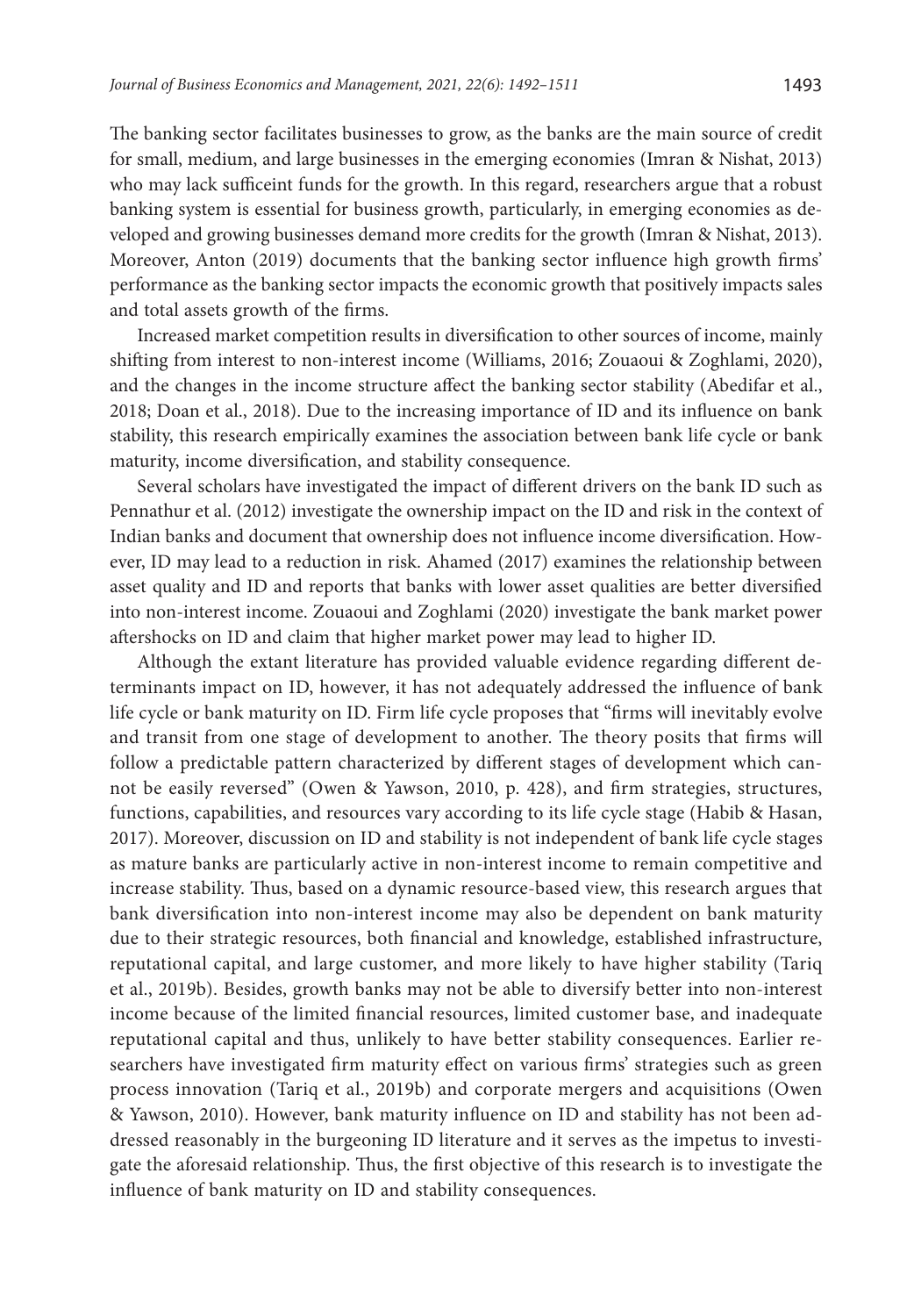This research further examines whether ID has a positive impact on the stability consequence, the main motivation to understand this relationship originates from the studies which report an inconsistent relationship between ID and performance consequences. For instance, researchers demonstrate that income diversification may not be linked with higher stability (Abuzayed et al., 2018; Mercieca et al., 2007; Stiroh, 2004a; Zouaoui & Zoghlami, 2020) on the other hand, several researchers have reported that income diversification enhances bank stability (Amidu & Wolfe, 2013; Baele et al., 2007; Sanya & Wolfe, 2011). Moreover, literature is largely limited to the US and European banking sector and limited evidences are available from emerging economies such as Pakistan. Pennathur et al. (2012) argue that findings of the studies on ID from developed countries have limited implications for emerging economies due to different factors such as lack of financial networks, limited technology, and managerial experiences. Because of the inconsistent findings and limited evidences from emerging economies, ID and banks stability relationship is still a question for discussion and needs further investigation.

To explain the ID and bank stability relationship, this research theorizes on the premise of modern portfolio theory which contends that diversified banks are likely to have positive financial performance outcomes due to economies of scope (Gavurova et al., 2017; Sharma & Anand, 2018; Tariq et al., 2014b), and bank risk-adjusted performance which is concentrated into overall loan portfolio of the banks are likely to enhance due to diversification into non-interest income (Nisar et al., 2018). Therefore, this research sought to examine the ID and bank stability relationship to add evidences to the existing literature and the second objective of this research is to examine the relationship between ID and stability consequence. This research addresses two research questions:

RQ1. What is the influence of bank maturity on ID and stability?

RQ2. What is the influence of ID on bank stability?

This research contributes to the corporate life cycle and ID literature. First, it adds knowledge to existing literature on ID by highlighting the prominent role of the bank life cycle as its prominent determinant. This research documents that bank maturity leads to better ID due to reputational capital, a large customer base, established networks, and strong financial and knowledge resources. Secondly, it contributes by providing additional evidences on the ongoing debate about the inconsistent relationship between ID and bank stability in the context of an emerging economy. The research results are valuable and beneficial to advance theory and improve practitioners' understanding of the factor that leads to higher ID and translates it into stability consequence.

Remaining paper is structured in the following subsequent sections: firstly, this research discusses the theory and proposes hypotheses in the theory and hypotheses development section. Secondly, this research deliberated the importance of research context, variable measurement, and research models in the methodology section. Thirdly, this study discusses results based on the different estimation techniques in the result section. Finally, this research discusses and elaborated theoretical and managerial implications in the discussion section, followed by the conclusions and limitations of the research.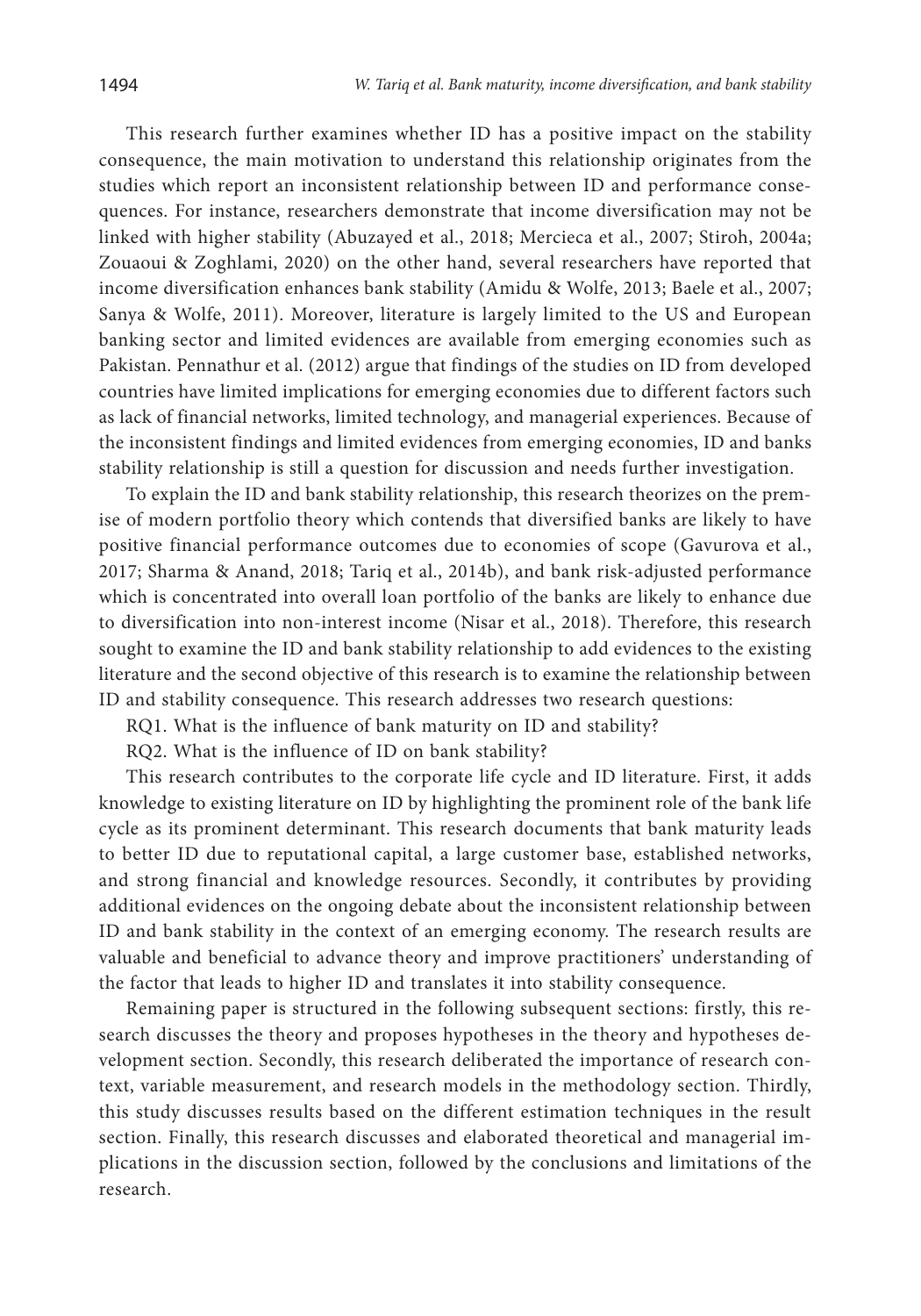#### **1. Theory and hypotheses development**

Understanding the bank's decisions regarding diversification into non-interest income is vital for assessing banks' stability, particularly, bank ID a prominent strategy that reduces the risk and has critical implications for performance (Amidu & Wolfe, 2013). Prior research on ID has ignored the potential impact of bank maturity on ID and stability although researchers have emphasized that successful implementation of a firm strategy depends on its life cycle stage (Al-Hadi et al., 2016). Thus, this research examines the critical role of bank maturity on ID and stability consequences.

Penrose (1959) was the first to coin the concept of the corporate life cycle and since then several firm life cycle models have been proposed and developed over time (Owen & Yawson, 2010). Main premise of this theory is "firms will inevitably evolve and transit from one stage of development to another. The theory posits that firms will follow a predictable pattern characterized by different stages of development which cannot be easily reversed" (Owen & Yawson, 2010, p. 428). Empirical evidence has categorized the corporate life cycle mainly into the growth stage and maturity stage (Tariq et al., 2019b). Therefore, following the contemporary literature, this research has considered two stages, i.e. growth and maturity stages, to investigate bank maturity influence on ID (Tariq et al., 2019b).

ID refers to bank involvement in activities that create revenues from sources other than interest-based income, for instance, underwriting fees and commission income. ID can result in positive performance outcomes such as accounting and market performance. However, concurrent literature has provided both positive and negative evidences about ID influence on financial performance and requires further investigation to offer clarity for profound implications. For instance, researchers have reported that ID is not likely to result in enhanced bank stability (Abuzayed et al., 2018; Mercieca et al., 2007; Stiroh, 2004a; Zouaoui & Zoghlami, 2020) and on the other hand, researchers have claimed that income diversification enhances bank stability (Amidu & Wolfe, 2013; Baele et al., 2007; Sanya & Wolfe, 2011).

#### **1.1. Bank maturity and income diversification**

Following Habib and Hasan (2017), Hasan and Habib (2017), this research relies on the theoretical underpinning of the dynamic resource-based view (DRBV) to comprehend the bank's maturity influence on the ID. The DRBV contends that the path and patterns of firm resources and capabilities evolve over-time (Al‐Hadi et al., 2016; Penrose, 1959). Firm's resources and capabilities have implications for diversification into non-interest income as it could require resource commitment to reap better financial benefits. Banks in various life cycle phases are linked with different levels of financial resources and banks with weak financial positions are less likely to pursue ID (Hasan & Habib, 2017). Moreover, strong internal financial resources can help firms to avoid external shocks, and firm's possession of such resources can embark on risky initiatives (Tariq et al., 2019b). Mainly, strong financial resources improve banks' capacity and chances to involve in ID that results in better stability (Anginer et al., 2018; Hasan & Habib, 2017). In the growth stage, banks have limited internal resources and are likely to be dependent on external sources (Owen & Yawson, 2010). Over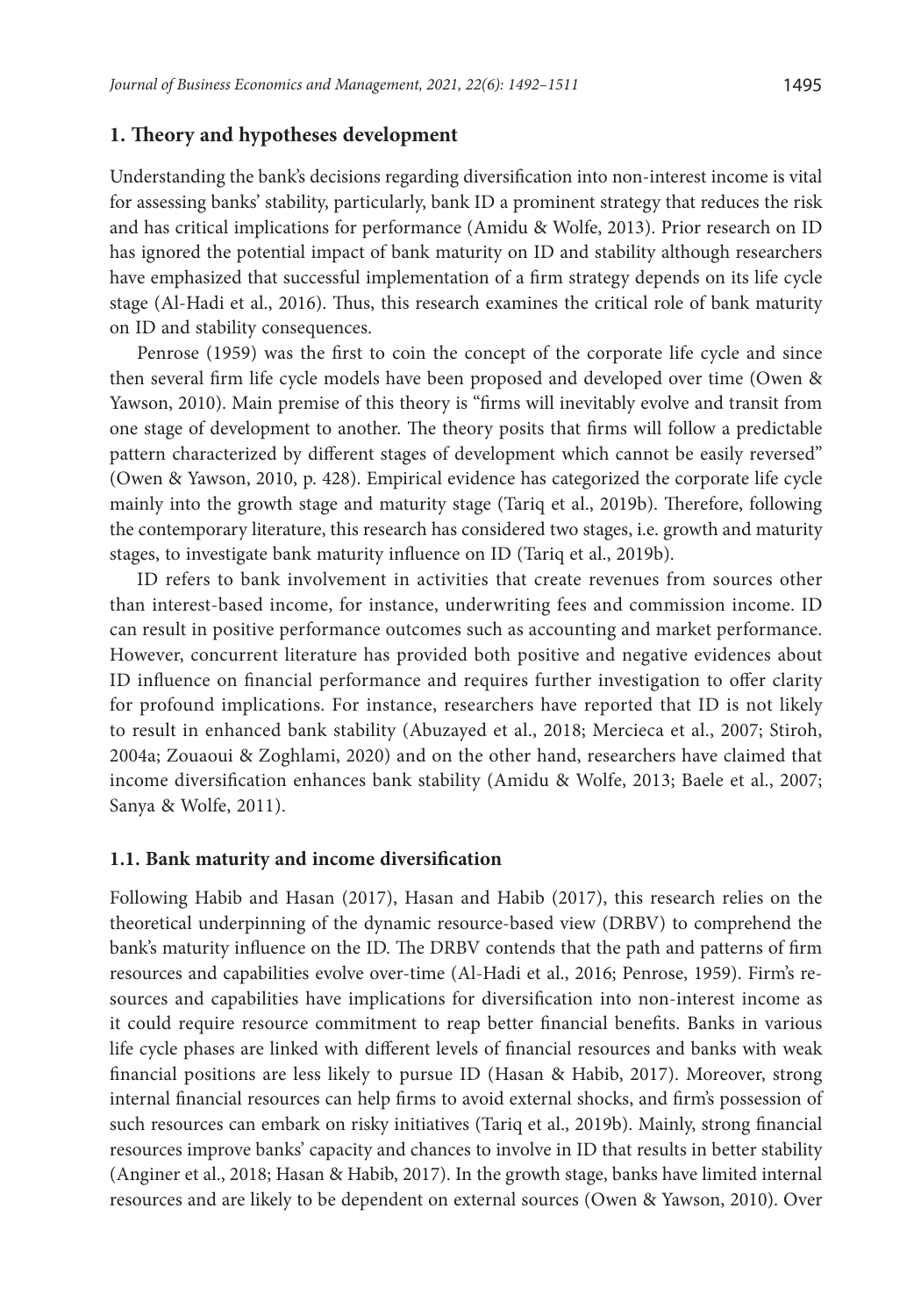time, continuous incremental innovation and growth result in the accumulation of higher unappropriated profit for mature banks, thus, mature banks need to be less dependent on external sources for financing. Moreover, mature banks have been in business for a longer period to establish a strong reputational capital, such strong reputational capital helps mature banks to earn higher profits by ID. Thus, this research argues that mature banks have higher ID due to their strong internal financial sources, higher reputational capital, and large customer base and are more stable as compared to growth stages banks.

Hypothesis 1 (a): Bank maturity has a positive influence on ID.

Hypothesis 1 (b): Bank maturity has a positive influence on bank stability.

#### **1.2. Income diversification and bank stability**

Literature has provided non-conclusive evidences about ID and performance relationships. One strand of literature reports that diversification is important as it improves profitability and bank stability (Abuzayed et al., 2018; Mercieca et al., 2007; Stiroh, 2004a; Zouaoui & Zoghlami, 2020), and contrary to this, researchers argue that ID has no significant advantage and it does not help the firm to reduce the risk (Amidu & Wolfe, 2013; Baele et al., 2007). Other researchers have reported a positive relationship between ID and financial performance (Chiorazzo et al., 2008; Lin et al., 2021; Li et al., 2021).

On the other hand, researchers argue that ID does not enhance risk-adjusted returns and improve profitability. Adesina (2021) documented that higher diversification leads to lower profitability, efficiency and stability. Stiroh (2004a) studied the consequence of ID on the US banking sector and reported that ID increases the risk and reduces profitability. Stiroh (2004b) reported that non-interest income is subject to higher instability than the regular interest income of banks. The main justification for this behavior is ID leads to increased cost, income volatility, and reduced profits for the banks (Adesina, 2021; Sanya & Wolfe, 2011; Stiroh, 2004b).

To explain the relationship between ID and bank stability, this research theorizes on the premise of modern portfolio theory which contends that diversified banks are likely to maximize performance outcomes due to economies of scope (Sharma & Anand, 2018), and bank risk which is concentrated into overall loan portfolio of the banks is likely to reduce due to ID (Nisar et al., 2018). Literature points out different benefits that a bank can avail by diversifying into non-interest income. The most highlighted benefits are (1) increased efficiency and reduction in total risk as ID activities are uncorrelated with the interest-based income which reduce the volatility in the earnings and increase the bank's market share (Lin et al., 2021), (2) It also generates more revenue and improves the bank's profitability (Carbo Valverde & Rodriguez Fernandez, 2007), and (3) lastly, the existing resources of the banks can be used to minimize the cost of capital by attaining the economies of scale and scope in its operations (Goddard et al., 2008; Tariq et al., 2014a). Therefore, this research argues that ID is a source to improve bank stability, and it is hypothesize that:

Hypothesis 2: ID has a positive influence on the stability of the bank.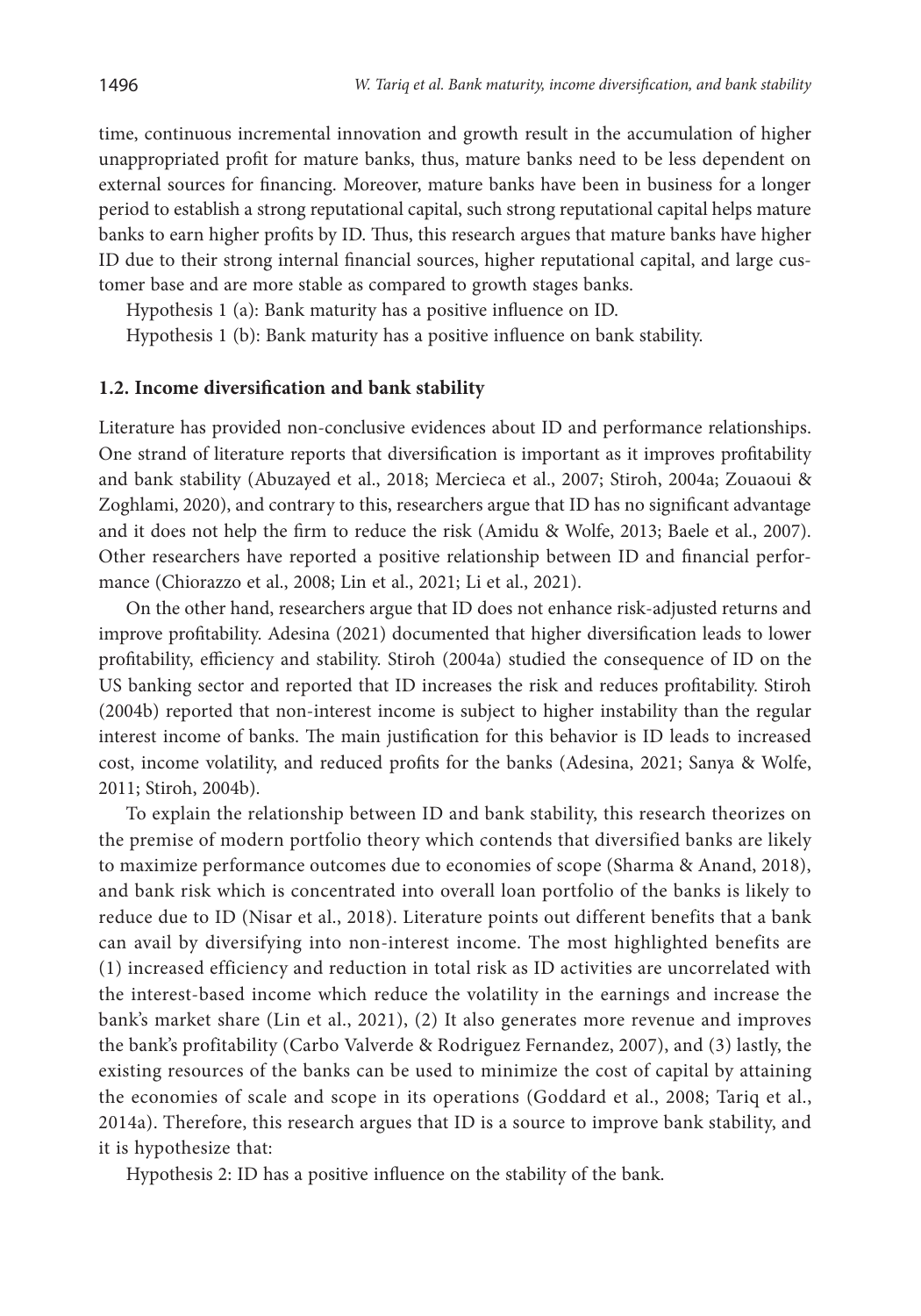### **2. Methodology**

This research collected data from commercial banks of Pakistan. Haque and Tariq (2012) reported that banks of Pakistan are integral for the distribution of funds, performing important intermediation roles, and necessary to channelize funds for economic growth. Competitive dynamic environment and increased regulations have resulted in shifting commercial bank's increased focus from interest-based income to non-interest-based income in Pakistan. It is pertinent to highlight the significance of Pakistan banking sector in relation to other countries, firstly, Pakistan state has reduced ownership in the banking sector from 90% to 20%, over the last three decades owing to agency cost and embedded inefficiencies, whereas in other countries, like China, Brazil, India, Egypt, Sri Lanka, Vietnam Russia, among others state still owned a major portion of ownership (Khalid & Nadeem, 2017). This indicates low intervention from state commercial banks in the lending operations in Pakistan compared to other countries (Duprey, 2012). Secondly, Pakistan's liberalization of the banking sector limits mandatory intervention from the state for lending to priority sectors as this practice is still in place in several Asian countries. For example, in India, and Brazil banks are required to lend to priority sectors 40 and 26 percent of their total loan portfolio respectively, and this loan could be at subsidized interest (Khalid & Nadeem, 2017). Thus, independent lending policies enabled commercial banks of Pakistan to build loan portfolios based on market factors rather than mandatory intervention. This has allowed the banking sector in Pakistan to pursue interest and non-interest-based income policies based on merit. Thirdly, unlike other economies, banking activities in Pakistan are previously restricted to local state-owned banks as foreign banks may enter with limited ownership through local companies and their equity in local institutes is not transferrable without central bank approval. It is contrary to the developed world and other financial economies where foreign bank entry is subject to limited regulations (Perera et al., 2007). However, such restrictions on private and foreign bank entry in Pakistan have been reduced and it leads to increased banking activities throughout the country. This has resulted in promoting healthy competition and the introduction of new services by the banking sector of Pakistan. Therefore, it signifies the importance of Pakistan's banking sector in relation to other countries and makes it an important context for this research.

To empirically analyze the bank maturity, ID, and stability relationship, this research collected data from the annual financial statements of Pakistan's commercial banks from 2005 to 2019. For better comprehensive and generalizable results, this study includes government banks, private banks, and Islamic banks (Perera et al., 2007). The list of banks included in this research is given in Table 1.

| No. | Types of Banks   | <b>Bank Name</b>          | Data for the No. of Years |
|-----|------------------|---------------------------|---------------------------|
|     |                  | National Bank of Pakistan |                           |
|     | Government Banks | Bank of Punjab            |                           |
|     |                  | First Woman Bank          |                           |
|     |                  | Bank of Khyber            |                           |

Table 1. Sample summary (source: self-reported)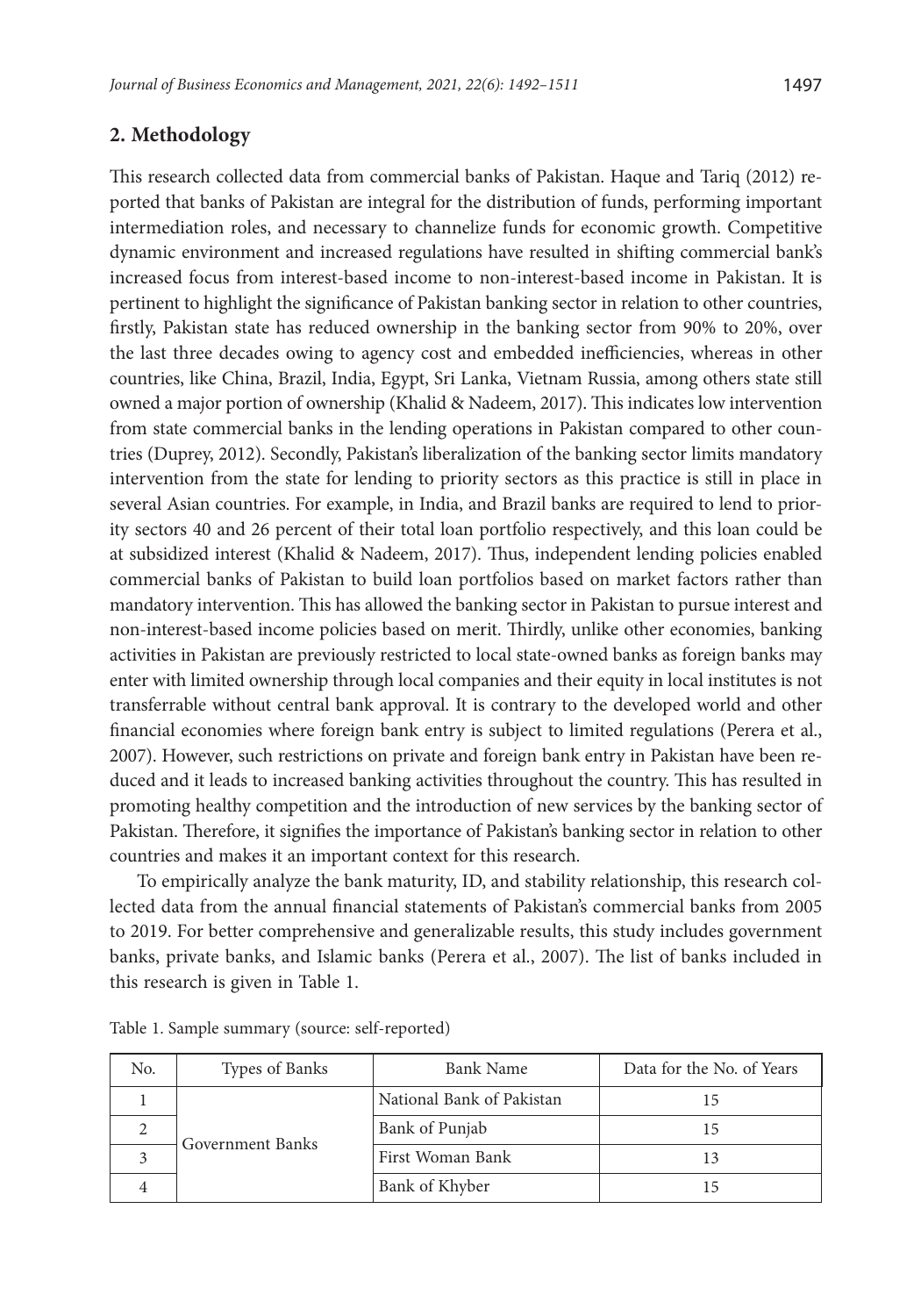| No.            | Types of Banks | <b>Bank Name</b>         | Data for the No. of Years |
|----------------|----------------|--------------------------|---------------------------|
| 5              |                | Meezan Bank              | 15                        |
| 6              | Islamic Banks  | Bank Islami              | 14                        |
| $\overline{7}$ |                | Dubai Islamic            | 15                        |
| 8              |                | Albaraka Bank            | 14                        |
| 9              |                | Allied Bank              | 15                        |
| 10             |                | Askari Bank              | 15                        |
| 11             |                | Bank Al Habib            | 15                        |
| 12             |                | Bank Alfalah             | 15                        |
| 13             |                | <b>HBL</b>               | 15                        |
| 14             |                | UBL                      | 15                        |
| 15             | Private Banks  | Standard Chartered Bank  | 15                        |
| 16             |                | Soneri Bank              | 15                        |
| 17             |                | <b>MCB</b> Bank          | 15                        |
| 18             |                | JS Bank                  | 14                        |
| 19             |                | Silk Bank                | 15                        |
| 20             |                | Faysal Bank              | 15                        |
| 21             |                | Samba Bank               | 15                        |
| 22             |                | Habib Metro Politan Bank | 15                        |

*End of Table 1*

## **2.1. Variables measurement**

Table 2 describes the variable measurements in this research where all measures are taken from previously established research.

| Table 2. Variables measurement (source: self-reported) |  |
|--------------------------------------------------------|--|
|--------------------------------------------------------|--|

| Variable   | Description               | Measurement                               | Reference                                                               |
|------------|---------------------------|-------------------------------------------|-------------------------------------------------------------------------|
|            |                           | $Z = (ROA + E / T) / \sigma ROA$          | Amidu and Wolfe (2013)                                                  |
| <b>BS</b>  | <b>Bank Stability</b>     | $RAROA = ROA / \sigma ROA$                | Amidu and Wolfe (2013), Sanya and<br>Wolfe (2011)                       |
|            |                           | $RAROE = ROE / \sigma ROE$                | Amidu and Wolfe (2013), Sanya and<br>Wolfe (2011)                       |
| ID         | Income<br>Diversification | Non-interest income /<br>operating income | Dietrich and Wanzenried (2011),<br>Heffernan and Fu (2010)              |
| <b>BM</b>  | <b>Bank Maturity</b>      | Unappropriated profit / Total<br>Assets   | DeAngelo et al. (2006)                                                  |
| <b>CAR</b> | Capital<br>Adequacy Ratio | Equity / Total Assets                     | Chiorazzo et al. (2008), Mercieca et al.<br>$(2007)$ , Stiroh $(2004b)$ |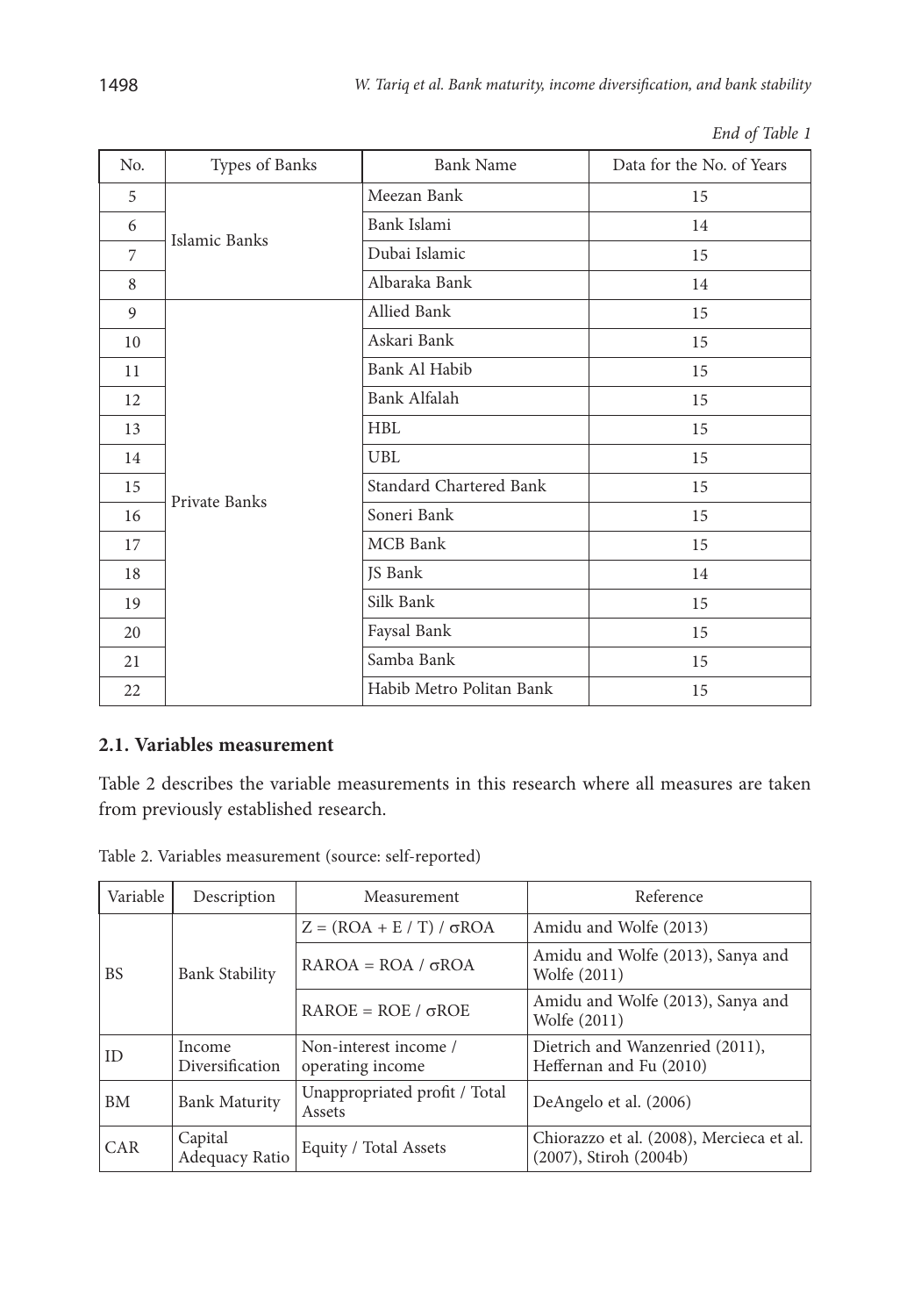| Variable | Description       | Measurement                           | Reference             |
|----------|-------------------|---------------------------------------|-----------------------|
| GDPC     | GDP Per<br>Capita | Log of GDP                            | Kim et al. (2020)     |
| LROA     | Lag ROA           | Lag of ROA Ratio                      | Kim et al. (2020)     |
| l sz     |                   | Bank Asset Size   Log of bank assets. | Acharya et al. (2006) |

This research followed extant literature to measures bank stability using Z-score (Amidu & Wolfe, 2013; Sanya & Wolfe, 2011).

$$
Z = \frac{\text{ROA} + \text{E}/\text{T}}{\sigma \text{ROA}}.
$$
 (1)

The *Z*-score measure is calculated as ROA (Return on asset, net income scaled by total assets), plus E/T (bank equity scaled by total assets), and σROA is the standard deviation of return on assets. Banks with higher profit and capitalization have higher stability and banks with unstable earnings and lower capitalization have lower stability. Moreover, this research also included two additional measures of stability i.e. risk-adjusted return on assets (RAROA) and risk-adjusted return on equity (RAROE) by scaling ROA and ROE by their respective standard deviation (σ) to calculate the volatility of profits (Amidu & Wolfe, 2013; Sanya & Wolfe, 2011).

$$
RAR_{\rm{ROA}} = \frac{\rm{ROA}}{\sigma \rm{ROA}};
$$
 (2)

$$
RAR_{ROE} = \frac{ROE}{\sigma ROE}.
$$
 (3)

In line with the extant literature, this research measured income diversification (ID) by dividing non-interest income by operating income (Dietrich & Wanzenried, 2011; Heffernan & Fu, 2010).

$$
ID = \frac{Non-interest income}{Operating income}.
$$
\n(4)

Bank maturity is measured through unappropriated profit to total assets. Banks with higher unappropriated profits are mature banks as they accumulated high unappropriated profit over the long time of their operations, whereas banks with low unappropriated profit are growth banks (Tariq et al., 2019b).

$$
BM = \frac{Unappropriate profit}{Total Assets}.
$$
 (5)

Following the literature, this research takes into account several control variables which have an impact on bank's decision to diversify into non-interest-based income such as larger banks are more likely to diversify into non-interest income, we measured bank size by taking a log of total assets (Acharya et al., 2006). Capital adequacy ratio (CAR) is a measure to indicate the financial soundness of the bank (Chiorazzo et al., 2008; Mercieca et al., 2007).

*End of Table 2*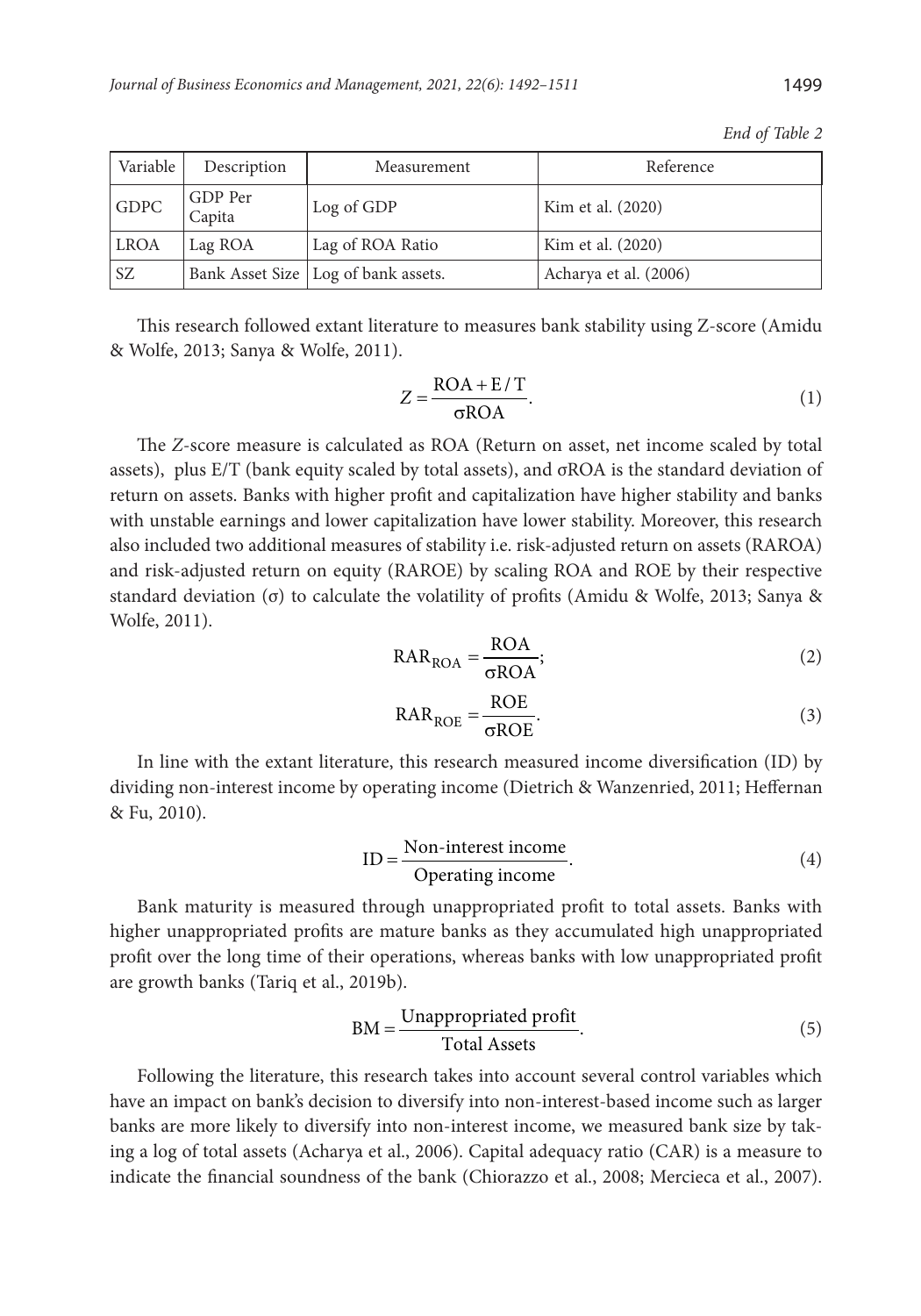In line with the extant literature, this research has also included Lag of ROA Ration (LROA) and GDP Per Capita (GDPC) as an explanatory variable in this research (Kim et al., 2020). As this research consists of data before, during, and after the financial crisis, so this research have also included dummies for the financial crisis as before financial crises (BFC), during financial crises (DFC), and after financial crises (AFC) dummies to control the effect of financial crises during that period and to observe effect on research results. This research have also included Private Bank (PVTB) and Public Bank (PUBB) and Islamic Bank (IB) and Non-Islamic Bank (NIB) dummies in the research model as they can influence the results.

### **2.2. Research models**

This research used the fixed-effect model initially to explore the linkages between banks' maturity, ID, and stability and for robustness, relied on GMM estimation techniques. This research removed the outliers using winsorization at 1% for the continuous variables.

$$
ID_{it} = \beta_0 + \beta_1 BM_{it} + \beta_2 CAR_{it} + \beta_3 SZ_{it} + \beta_4 GDPC_{it} + \beta_5 LROA_{it} + \beta_6 DFC_{it} + \beta_7 AFC_{it} + \beta_8 PVTB_{it} + \beta_9 NIB_{it} + \varepsilon_{it};
$$
\n(1)

$$
\text{Z-Score}_{it} = \beta_0 + \beta_1 \text{BM}_{it} + \beta_2 \text{CAR}_{it} + \beta_3 \text{SZ}_{it} + \beta_4 \text{GDPC}_{it} + \beta_5 \text{LROA}_{it} + \beta_6 \text{DFC}_{it} + \beta_7 \text{AFC}_{it} + \beta_8 \text{PVTB}_{it} + \beta_9 \text{NIB}_{it} + \varepsilon_{it};
$$
\n
$$
(2)
$$

$$
RAROAit = \beta_0 + \beta_1 BMit + \beta_2 CARit + \beta_3 SZit + \beta_4 GDPCit + \beta_5 LROAit + \n\beta_6 DFCit + \beta_7 AFCit + \beta_8 PVTBit + \beta_9 NIBit + \varepsilon_{it};
$$
\n(3)

$$
RAROEit = \beta_0 + \beta_1 BMit + \beta_2 CARit + \beta_3 SZit + \beta_4 GDPCit + \beta_5 LROAit + \beta_6 DFCit + \beta_7 AFCit + \beta_8 PVTBit + \beta_9 NIBit + \varepsilon_{it}
$$
 (4)

The first equation is drafted to test hypothesis  $1(a)$  of this research and Equations  $(2)$ ,  $(3)$ , and (4) are drafted to test hypothesis 1(b). Where *i* represent bank and *t* represents time. In equation (1), ID<sub>*it*</sub> represents income diversification as a dependent variable. In Equations ((2) to (4)) (Z-score, RAROA, RAROE) are used as a proxy of bank stability.  $\beta_0$  is a constant term. BM<sub>it</sub> represents bank maturity as an independent variable, CAR<sub>it</sub> represents capital adequacy ratio, SZ*it* represents bank size, GDPC*it* represents GDP per Capita and LROA*it* represents lag of ROA ratio as a control variable. DFC<sub>ip</sub>, AFC<sub>ip</sub>, PVTB<sub>ip</sub> and NIB are dummies. Equation (1) measures the influence of bank maturity on ID and Equation  $((2), (3), (4))$  measures the influence of bank maturity on stability using the fixed-effect model.

$$
\text{Z-Score}_{it} = \beta_0 + \beta_1 \text{ID}_{it} + \beta_2 \text{CAR}_{it} + \beta_3 \text{SZ}_{it} + \beta_4 \text{GDPC}_{it} + \beta_5 \text{LROA}_{it} + \beta_6 \text{DFC}_{it} + \beta_7 \text{AFC}_{it} + \beta_8 \text{PVTB}_{it} + \beta_9 \text{NIB}_{it} + \varepsilon_{it};
$$
\n(5)

$$
RAROA_{it} = \beta_0 + \beta_1 ID_{it} + \beta_2 CAR_{it} + \beta_3 SZ_{it} + \beta_4 GDPC_{it} + \beta_5 LROA_{it} + \beta_6 DFC_{it} + \beta_7 AFC_{it} + \beta_8 PVTB_{it} + \beta_9 NIB_{it} + \varepsilon_{it};
$$
\n(6)

$$
RAROE_{it} = \beta_0 + \beta_1 ID_{it} + \beta_2 CAR_{it} + \beta_3 SZ_{it} + \beta_4 GDPC_{it} + \beta_5 LROA_{it} + \beta_6 DFC_{it} + \beta_7 AFC_{it} + \beta_8 PVTB_{it} + \beta_9 NIB_{it} + \varepsilon_{it}.
$$
\n(7)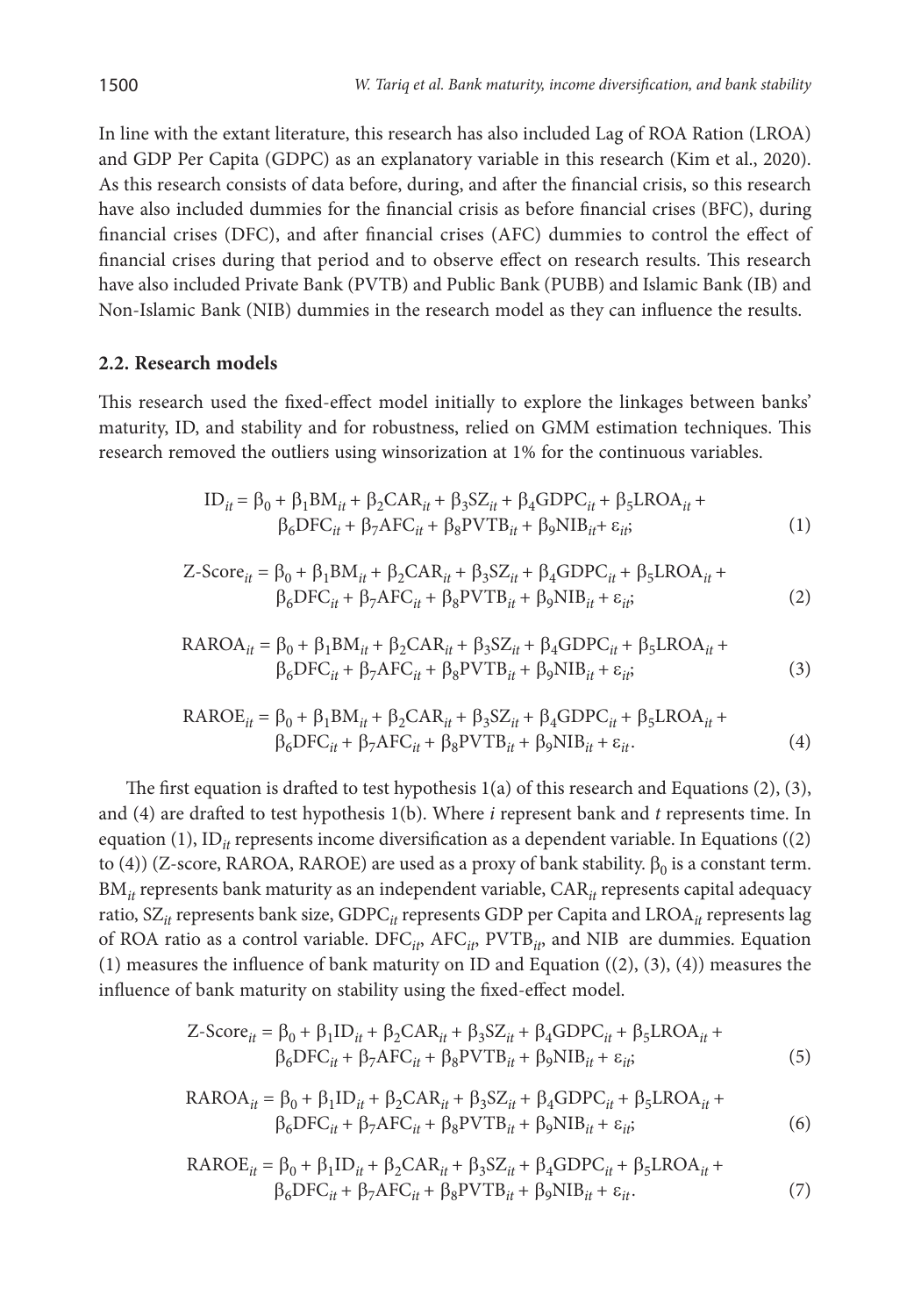Equations  $(5)$  to  $(7)$ ) measures hypothesis 2 by investigating the effect of ID on bank stability (Z-score, RAROA, RAROE) using the fixed effect model, whereas Z-score, RAROA, and RAROE are used as a proxy of bank stability.

$$
ID_{i,t} = \beta_0 + \beta_1 ID_{i, t-1} + \beta_2 BM_{i,t} + \sum_{K=1}^{K} \beta_K X_{i,t}^{K} + \sum_{T=1}^{T-1} \beta_T D_T + \mu_i + \varepsilon_{i,t}
$$
 (8)

$$
\text{Z-Score}_{i,t} = \beta_0 + \beta_1 \text{Z-score}_{i,t-1} + \beta_2 \text{BM}_{i,t} + \sum_{K=1}^{K} \beta_K X_{i,t}^{K} + \sum_{T=1}^{T-1} \beta_T D_T + \mu_i + \varepsilon_{i,t}, \tag{9}
$$

$$
RAROA_{i,t} = \beta_0 + \beta_1 RAROA_{i,t-1} + \beta_2 BM_{i,t} + \sum_{K=1}^{K} \beta_K X_{i,t}^{K} + \sum_{T=1}^{T-1} \beta_T D_T + \mu_i + \varepsilon_{i,t} \tag{10}
$$

$$
RAROE_{i,t} = \beta_0 + \beta_1 RAROE_{i, t-1} + \beta_2 BM_{i,t} + \sum_{K=1}^{K} \beta_K X_{i,t}^{K} + \sum_{T=1}^{T-1} \beta_T D_T + \mu_i + \varepsilon_{i,t};
$$
 (11)

$$
\text{Z-Score}_{i,t} = \beta_0 + \beta_1 \text{Z-score}_{i,t-1} + \beta_2 \text{ID}_{i,t} + \sum_{K=1}^{K} \beta_K X_{i,t}^K + \sum_{T=1}^{T-1} \beta_T D_T + \mu_i + \varepsilon_{i,t},\tag{12}
$$

$$
RAROA_{i,t} = \beta_0 + \beta_1 RAROA_{i, t-1} + \beta_2 ID_{i,t} + \sum_{K=1}^{K} \beta_K X_{i,t}^{K} + \sum_{T=1}^{T-1} \beta_T D_T + \mu_i + \varepsilon_{i,t} \tag{13}
$$

$$
RAROE_{i,t} = \beta_0 + \beta_1 RAROE_{i,t-1} + \beta_2 ID_{i,t} + \sum_{K=1}^{K} \beta_K X_{i,t}^{K} + \sum_{T=1}^{T-1} \beta_T D_T + \mu_i + \varepsilon_{i,t}.
$$
 (14)

This research relied on GMM to test the robustness of results and check the endogeneity problems. GMM estimation technique is adequate for dynamic panel dataset as it contains small and large banks which are subject to unobserved fixed-effects and endogeneity between explained and explanatory variables (Blundell & Bond, 1998). Equation (8) measures the influence of bank maturity on ID based on the GMM estimation technique. Equations  $(9)$  to  $(11)$ ) and Equations  $(12)$  to  $(14)$ ) used different measures of bank stability (Z-score, RAROA, RAROE) as dependent variables. This research measures the influence of bank maturity on bank stability in Equations (9) to (11) and the influence of ID on bank stability in Equations  $(12)$  to  $(14)$ .

#### **3. Results**

Descriptive statistics of the research are given in Table 3 where all the correlation values are well below the threshold level of 0.70, suggesting a low probability of multicollinearity in the analysis. This research also performed variance inflation factor (VIF) test to check the multicollinearity and found no evidence of the existence of multicollinearity, all the values lie between 1.06 to 1.70 (Tariq et al, 2019a). To check the existence of autocorrelation and heteroscadicity in the research data, this research performed the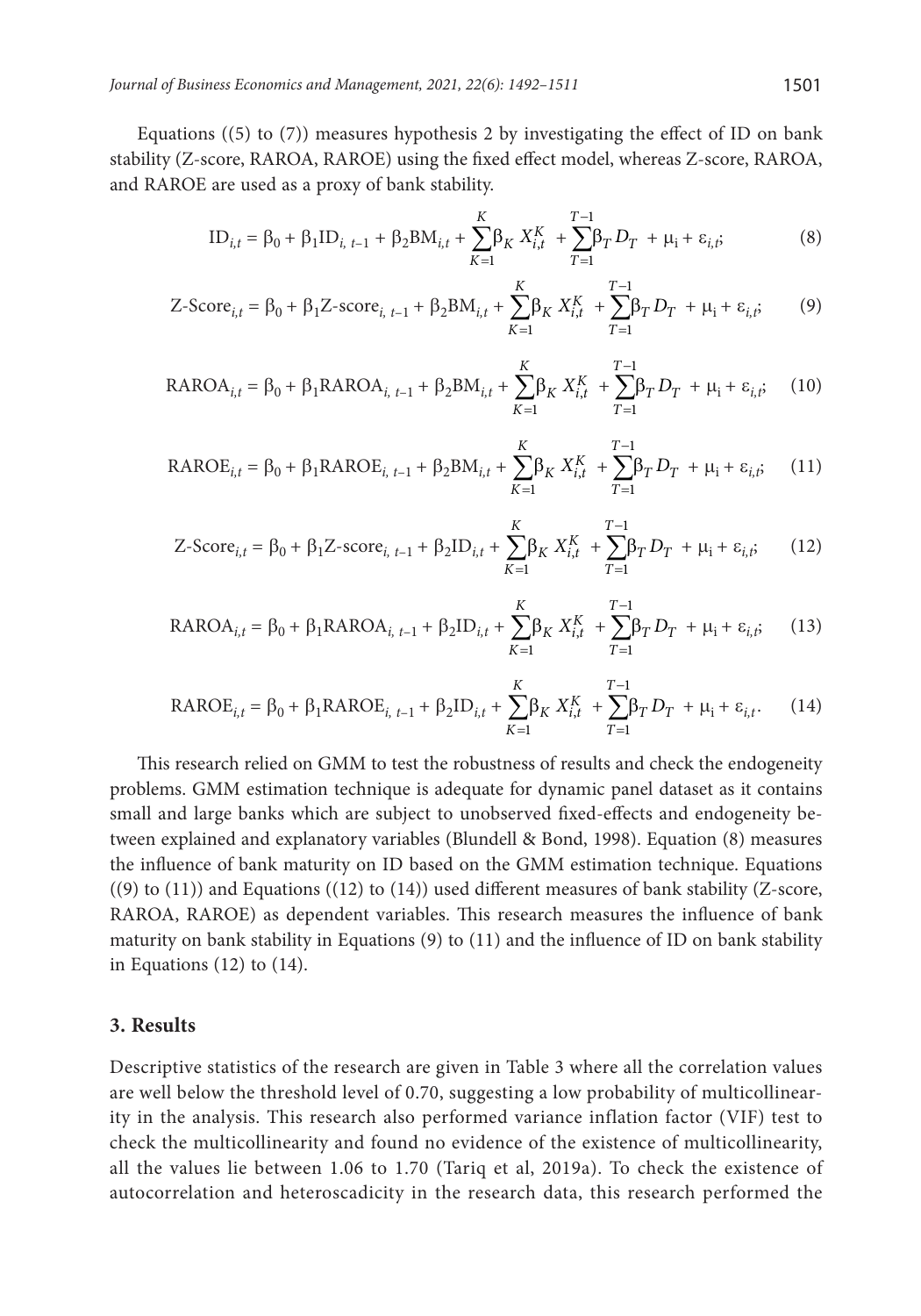| ۱      |
|--------|
| ı<br>ţ |
| i      |
| ï      |
| ۱      |
|        |

| Table 3. Descriptive statistics |       |       |         | and Correlation matrix            |         |         |         |         |                |            |         |                 |              |                |               |                 |         |
|---------------------------------|-------|-------|---------|-----------------------------------|---------|---------|---------|---------|----------------|------------|---------|-----------------|--------------|----------------|---------------|-----------------|---------|
|                                 | Mean  | SD.   |         | $\sim$                            | 3       | 4       | 5       | $\circ$ | $\overline{ }$ | $^{\circ}$ | G       | $\overline{10}$ | $\mathbf{1}$ | $\overline{c}$ | $\frac{3}{2}$ | $\overline{14}$ | 15      |
| 1. B <sub>M</sub>               | 0.005 | 0.04  |         |                                   |         |         |         |         |                |            |         |                 |              |                |               |                 |         |
| 2.1D                            | 17.69 | 16.07 | 0.212   |                                   |         |         |         |         |                |            |         |                 |              |                |               |                 |         |
| 3. CAR                          | 0.087 | 0.053 | $-0.33$ | $-0.03$                           |         |         |         |         |                |            |         |                 |              |                |               |                 |         |
| 4. SZ                           | 8.348 | 0.588 | 0.502   | 0.203                             | $-0.52$ |         |         |         |                |            |         |                 |              |                |               |                 |         |
| 5. GDPC                         | 3.012 | 0.032 | 0.132   | 0.416                             | $-0.18$ | 0.458   |         |         |                |            |         |                 |              |                |               |                 |         |
| 6. LROA                         | 0.001 | 0.012 | $-0.06$ | $-0.04$                           | 0.042   | $-0.01$ | $-0.09$ |         |                |            |         |                 |              |                |               |                 |         |
| 7. Z-Score                      | 44.56 | 33.70 | 0.303   | 0.367                             | 0.029   | 0.193   | 0.193   | $-0.01$ |                |            |         |                 |              |                |               |                 |         |
| 8. RAROA                        | 7.339 | 9.176 | 0.336   | 0.25                              | $-0.17$ | 0.273   | 0.042   | 0.112   | 0.781          |            |         |                 |              |                |               |                 |         |
| 9. RAROE                        | 7.914 | 9.962 | 0.342   | 0.384                             | $-0.18$ | 0.339   | 0.143   | 0.115   | 0.678          | 0.782      |         |                 |              |                |               |                 |         |
| 10. PVTB                        | 0.812 | 0.391 | $-0.08$ | 0.154                             | $-0.04$ | 0.092   | 0.006   | 0.015   | 0.151          | 0.161      | 0.159   |                 |              |                |               |                 |         |
| 11. PUBB                        | 0.178 | 0.383 | 0.075   | $-0.16$                           | $-0.03$ | $-0.11$ | $-0.03$ | $-0.01$ | $-0.16$        | $-0.18$    | $-0.16$ | $-0.97$         |              |                |               |                 |         |
| 12. NIB                         | 0.806 | 0.396 | 0.065   | $-0.20$                           | $-0.08$ | 0.264   | $-0.04$ | 0.003   | 0.06           | 0.073      | 0.049   | $-0.24$         | 0.229        |                |               |                 |         |
| $\mathbb{B}$<br>13.             | 0.194 | 0.396 | $-0.07$ | 0.203                             | 0.077   | $-0.26$ | 0.043   | $-0.00$ | $-0.06$        | $-0.07$    | $-0.05$ | 0.236           | $-0.23$      | $-0.96$        |               |                 |         |
| <b>BFC</b><br>14.               | 0.195 | 0.396 | $-0.00$ | $-0.15$                           | 0.097   | $-0.32$ | $-0.50$ | 0.04    | $-0.01$        | 0.064      | $-0.05$ | 0.004           | 0.015        | 0.044          | $-0.04$       |                 |         |
| DFC<br>15.                      | 0.135 | 0.343 | $-0.09$ | $-0.14$                           | 0.129   | $-0.18$ | $-0.28$ | $-0.10$ | $-0.18$        | $-0.19$    | $-0.19$ | 0.006           | 0.003        | 0.012          | $-0.01$       | $-0.19$         |         |
| 16. AFC                         | 0.671 | 0.471 | 0.066   | 0.223                             | $-0.18$ | 0.397   | 0.612   | 0.042   | 0.141          | 0.087      | 0.183   | $-0.00$         | $-0.02$      | $-0.05$        | 0.045         | $-0.70$         | $-0.57$ |
| Note: All the variable measu    |       |       |         | rements are elaborated in Table 2 |         |         |         |         |                |            |         |                 |              |                |               |                 |         |

T

T Ī T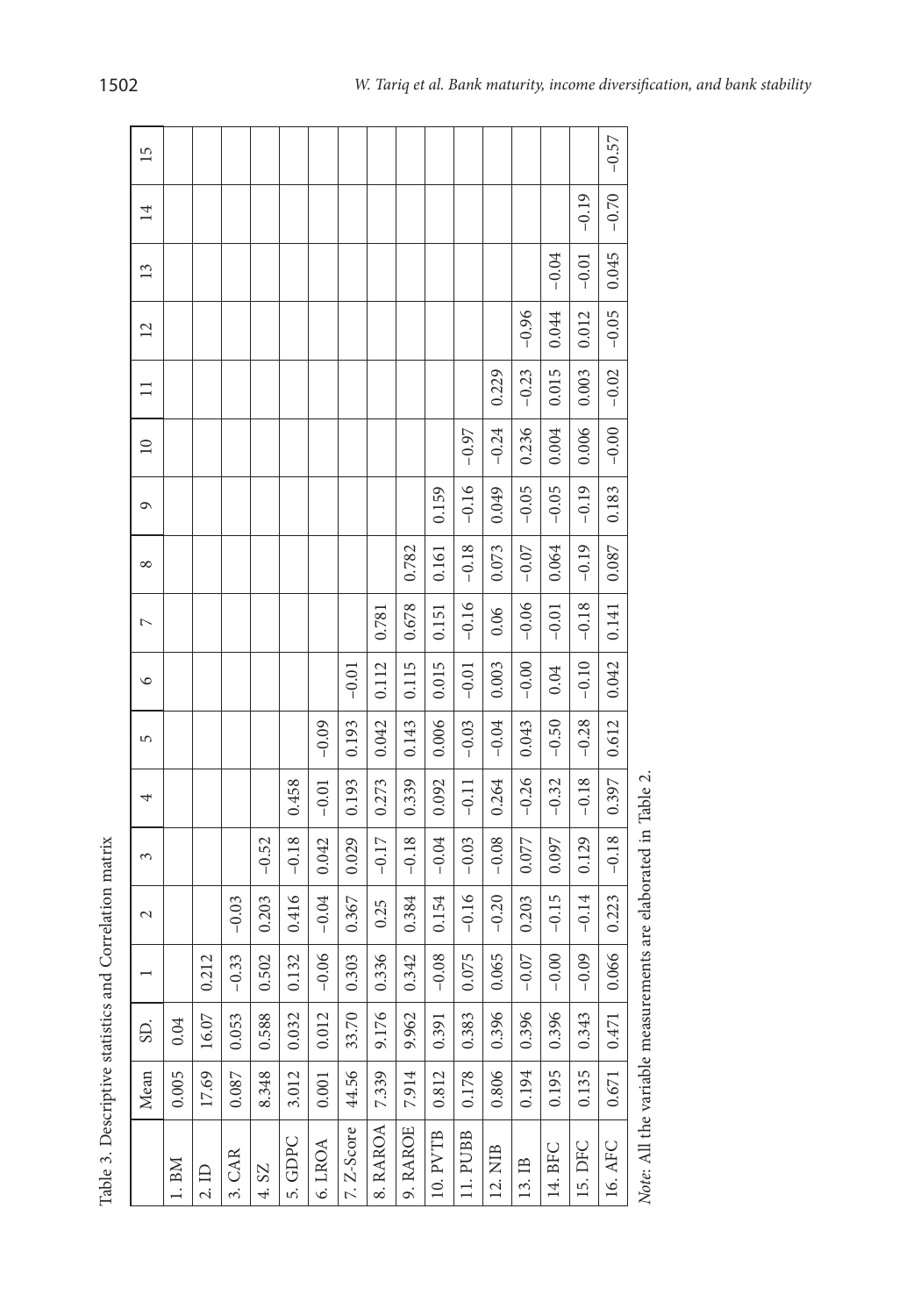FGLS test, as it overcomes the problem of autocorrelation and heteroscadicity. Besides, this research also performed xtserial command to check the autocorrelation and xttest3 command to check the heteroscadicity (Baum, 2001). We did not find autocorrelation and heteroscadicity issues in this research.

Table 4 provides the result of the fixed-effect model and checks the influence of bank maturity on dependent variables: ID and bank stability. Firstly, in model 1, this research estimated equation 1 which indicates that bank maturity has a positive significant influence on income diversification at a 5% significant level, supports hypothesis 1(a) and it shows that mature banks have better income diversification. Secondly, models 2, 3, and 4 represent Equations (2), (3), and (4) respectively which measured the bank maturity influence on different bank stability measures (Z-score, RAROA & RAROE). To simplify the relationships, this research comprehensively used proxies of risks adjusted performance measures to amount bank stability variables (Amidu & Wolfe, 2013) and found a positive and significant influence of bank maturity on bank stability at a 1% significant level. Results highlight that a bank's maturity has a positive influence on stability measures. Thirdly, in models 5, 6, and 7, this research estimated Equations (5), (6), and (7) respectively which show the direct relationship of ID on bank stability, and findings indicate that in all three cases (Z-score, RAROA & RAROE) the ID positively and significantly influences all bank stability measures at 1% significant level that enhance risk-adjusted performance which supports the theory that ID of banks has a positive impact on the stability consequence. Control variable capital adequacy ratio and bank size also show a direct relationship with ID and bank stability measures whereas bank size is significant in the entire model. It establishes that larger banks are likely to pursue ID and are stable compared to small banks.

Following contemporary literature and robustness check, this research also used GMM estimation techniques to examine the linkages between bank maturity, ID, and bank stability in Table 5. Firstly, in model 8, this research estimated equation 8 which reaffirms proposed hypothesis that bank maturity has a positive significant influence on ID at 5% significance level and supports hypothesis 1(a) which shows that mature banks have better income diversification. Secondly, in models 9, 10, and 11, this research estimated Equations (9), (10), and (11), which measure the bank maturity influence on different bank stability measures (Z-score, RAROA & RAROE). However, only one measure Z-score significant at the 10% level, and the remaining measures show no significant relationship that shows results do not partially support hypothesis 1 (b) that bank maturity leads to bank stability. Thirdly, in model 12, 13, and 14, this research estimated Equations (12), (13), and (14) respectively and it reconfirms the relationship in Table 4 that ID strongly enhances risk-adjusted bank performance and stability in all three cases (Z-score at 5% significance level, RAROA at 10% significance level, & RAROE at 10% significance level) and supports hypothesis 2. It means that income diversification has contributed positively to the performance of the Pakistani banks. This research did not notice any change in the influence of control variables on ID and stability in Table 5 and the results are consistent with the Table 4.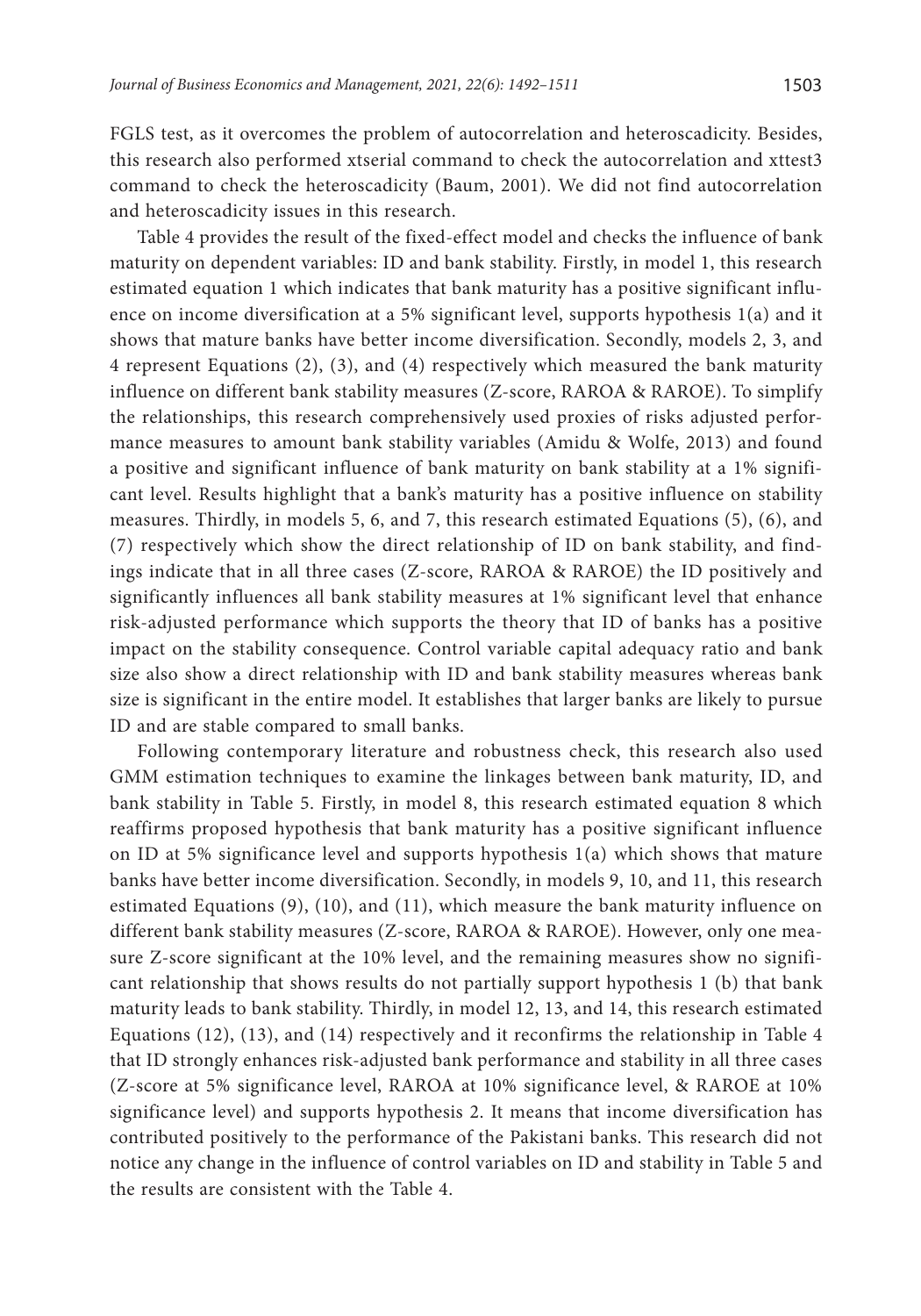| Table 4. Association between |                     | bank maturity influence, ID, and bank stability (fixed-effect model). |                            |                              |                               |                              |                              |
|------------------------------|---------------------|-----------------------------------------------------------------------|----------------------------|------------------------------|-------------------------------|------------------------------|------------------------------|
|                              |                     |                                                                       |                            | Dependent Variables          |                               |                              |                              |
| Independent                  |                     | Z-Score                                                               | RAROA                      | <b>RAROE</b>                 | Z-Score                       | RAROA                        | <b>RAROE</b>                 |
| Variables                    | Model               | Model 2                                                               | Model 3                    | Model 4                      | Model 5                       | Model 6                      | Model 7                      |
| BМ                           | 79.57(0.009)***     | $314.21(0.000)$ ***                                                   | $70.45(0.000)$ ***         | $61.92(0.002)$ ***           |                               |                              |                              |
| ≘                            |                     |                                                                       |                            |                              | $0.64(0.000)$ ***             | $0.15(0.000)$ ***            | $0.22(0.000)$ ***            |
| CAR                          | $-15.85(0.569)$     | $160.24(0.010)$ **                                                    | 7.27(0.671)                | 16.00(0.375)                 | $139.91(0.023)$ <sup>**</sup> | 2.91(0.863)                  | 14.33(0.403)                 |
| S <sub>Z</sub>               | $-14.75(0.069)$ **  | 27.79(0.124)                                                          | $8.31(0.096)$ <sup>*</sup> | $10.27(0.051)^*$             | $38.53(0.033)^{**}$           | $10.84(0.030)$ <sup>**</sup> | $13.73(0.007)$ ***           |
| GDPC                         | $290.38(0.000)$ *** | $-3.51(0.976)$                                                        | $-55.62(0.087)^*$          | $-43.04(0.208)$              | $-152.65(0.214)$              | $-91.51(0.007)$ ***          | $-100.6(0.004)$ ***          |
| LROA                         | 7.81(0.897)         | $-26.12(0.847)$                                                       | 80.79(0.031)**             | 89.78(0.023)**               | $-82.57(0.537)$               | 68.20(0.065)                 | $79.38(0.035)$ **            |
| DFC                          | $-0.83(0.760)$      | $-16.92(0.006)$ ***                                                   | $-5.26(0.002)$ ***         | $-3.81(0.031)$ <sup>**</sup> | $-19.13(0.002)$ ***           | $-5.73(0.001)$ ***           | $-4.09(0.015)$ <sup>**</sup> |
| AFC                          | 1.59(0.613)         | $-9.10(0.195)$                                                        | $-2.57(0.184)$             | $-0.88(0.666)$               | $-12.44(0.074)^{*}$           | $-3.33(0.083)$               | $-1.62(0.405)$               |
| <b>PVTB</b>                  | 6.29(0.484)         | 6.01(0.764)                                                           | 1.46(0.791)                | 9.31(0.110)                  | 2.38(0.905)                   | 0.60(0.913)                  | 7.10(0.152)                  |
| <b>NIB</b>                   | $-3.09(0.685)$      | $-3.07(0.857)$                                                        | $-0.27(0.954)$             | 3.32(0.502)                  | $-0.68(0.968)$                | 0.29(0.950)                  | 4.06(0.390)                  |
| F-test                       | $10.80***$          | $5.70***$                                                             | $4.50***$                  | $4.99***$                    | $6.13***$                     | $5.02***$                    | $8.45***$                    |
| R <sup>2</sup>               | 0.42                | 0.35                                                                  | 0.33                       | 0.37                         | 0.35                          | 0.34                         | 0.42                         |
| Obs                          | 325                 | 325                                                                   | 325                        | 325                          | 325                           | 325                          | 325                          |
|                              |                     |                                                                       |                            |                              |                               |                              |                              |

Note: all the variable measurements are elaborated in Table 2. P-values are significance at \*\*\*1%, \*\*5%, and \*10% respectively. P-values are significance at \*\*\*1%, \*\*5%, and \*10% respectively.*Note:* all the variable measurements are elaborated in Table 2.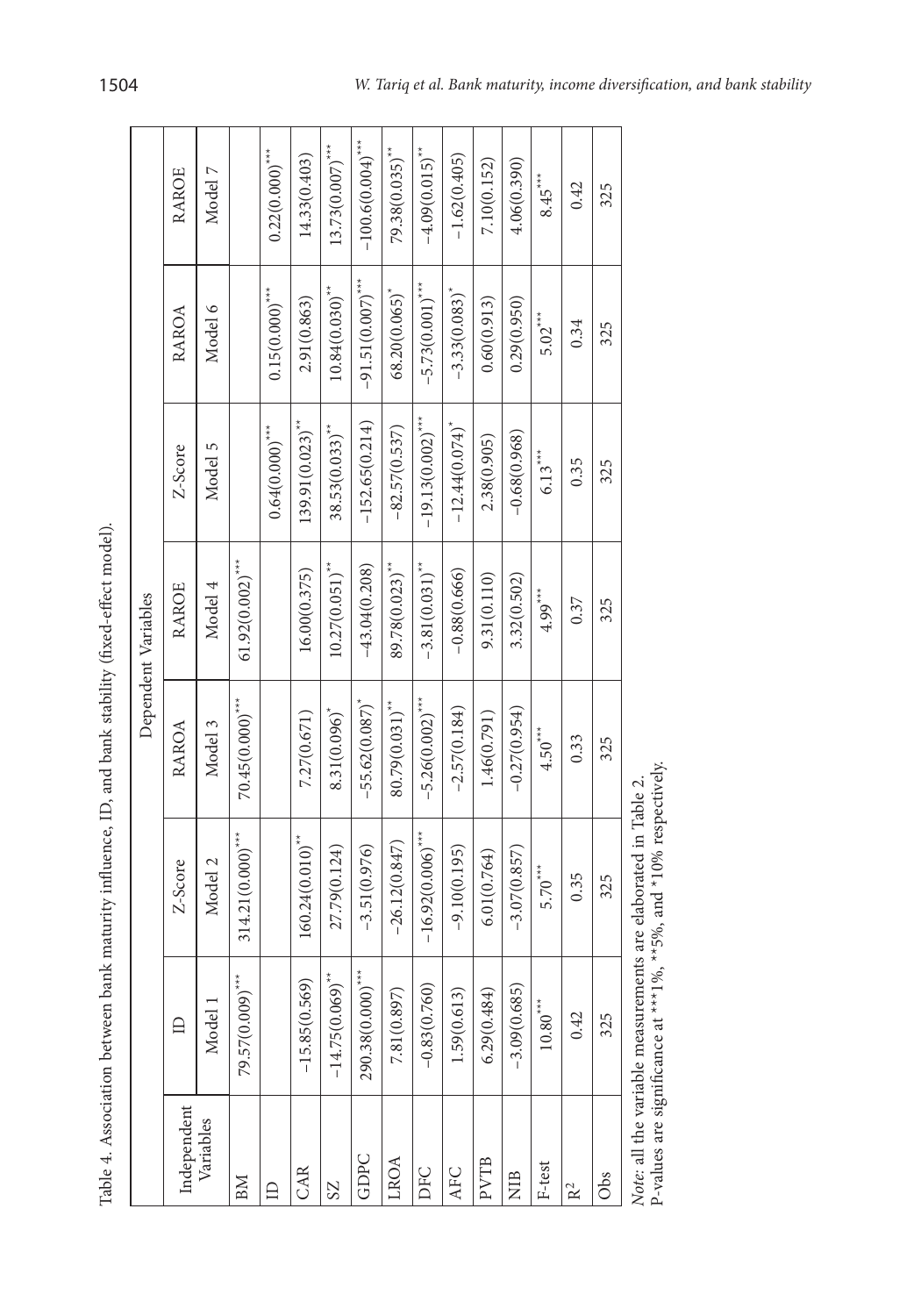| i<br>i<br>í<br>ľ<br>i<br>١                                                              |  |
|-----------------------------------------------------------------------------------------|--|
|                                                                                         |  |
| ֖֖֖֖֖֖ׅ֖ׅ֖֖֖ׅ֖ׅ֖֧ׅ֖֚֚֚֚֚֚֚֚֚֚֚֚֚֚֚֚֚֚֚֚֚֚֚֚֚֚֚֚֚֚֚֚֚֚֚֚֬֝֝֝֝                            |  |
|                                                                                         |  |
| ֖֖ׅׅ֖ׅ֧֧֖֖֧ׅ֧֧֪ׅ֖֧֧֪ׅ֖֧֧֚֚֚֚֚֚֚֚֚֚֚֚֚֚֚֚֚֚֚֚֚֚֚֚֚֚֚֚֚֚֚֚֚֚֚֚֚֬֡֡֡֡֡֓֡֡֡֬֝֝֬֝֬֝֬֝֬֞֝֬֝֬֝ |  |
|                                                                                         |  |
|                                                                                         |  |
|                                                                                         |  |
|                                                                                         |  |
|                                                                                         |  |
|                                                                                         |  |
| Ï<br>1<br>١<br>i                                                                        |  |
| ì                                                                                       |  |

r.

|                           |                                     |                                                                                                                                    | Dependent Variables |                   |                     |                   |                    |
|---------------------------|-------------------------------------|------------------------------------------------------------------------------------------------------------------------------------|---------------------|-------------------|---------------------|-------------------|--------------------|
| Independent               |                                     | Z-Score                                                                                                                            | RAROA               | RAROE             | Z-Score             | RAROA             | RAROE              |
| Variables                 | Model 8                             | Model 9                                                                                                                            | Model 10            | Model 11          | Model 12            | Model 13          | Model 14           |
| LID                       | 0.387)<br>0.06(                     |                                                                                                                                    |                     |                   |                     |                   |                    |
| L.Z-Score                 |                                     | $0.12(0.021)$ **                                                                                                                   |                     |                   | 0.09(0.118)         |                   |                    |
| L.RAROA                   |                                     |                                                                                                                                    | $0.14(0.005)$ ***   |                   |                     | $0.13(0.034)$ **  |                    |
| <b>L.RAROE</b>            |                                     |                                                                                                                                    |                     | 0.56(0.371)       |                     |                   | 0.04(0.444)        |
| BM                        | $121.60(0.022)$ **                  | $165.63(0.063)^*$                                                                                                                  | 55.22(0.131)        | 74.10(0.085)*     |                     |                   |                    |
| ≘                         |                                     |                                                                                                                                    |                     |                   | $0.57(0.004)$ ***   | $0.15(0.004)$ *** | $0.22(0.000)***$   |
| CAR                       | $-28.39(0.563)$                     | 356.62(0.009)***                                                                                                                   | $-16.56(0.452)$     | 27.51(0.213)      | $413.33(0.004)$ *** | $-12.73(0.585)$   | 35.39(0.167)       |
| S <sub>Z</sub>            | $(0.000)^*$<br>$-46.35$             | 38.95(0.330)                                                                                                                       | 18.62(0.103)        | 5.77(0.472)       | $63.91(0.065)$ *    | $23.83(0.044)$ ** | $13.52(0.057)$ **  |
| GDPC                      | 0.857)<br>0.01(                     | 0.17(0.111)                                                                                                                        | $-0.02(0.706)$      | $-0.03(0.476)$    | $0.17(0.083)^*$     | 0.02(0.639)       | $-0.02(0.456)$     |
| LROA                      | (0.328)<br>$-55.31$                 | $-31.84(0.785)$                                                                                                                    | $145.06(0.044)$ **  | 88.91(0.089)*     | $-23.01(0.844)$     | $149.44(0.053)^*$ | $92.24(0.096)^*$   |
| $\chi$ <sup>2</sup> -test | $35***$<br>547.3                    | 244.66***                                                                                                                          | $360.80***$         | $201.67***$       | 543.96***           | 464.92***         | 557.25***          |
| <b>AR1</b>                | $.003$ <sup>***</sup><br>$-2.96(0)$ | $-3.41(0.000)*$                                                                                                                    | $-3.78(0.000)*$ **  | $-3.02(0.002)***$ | $-3.46(0.000)*$     | $-3.80(0.000)***$ | $-3.25(0.001)$ *** |
| AR <sub>2</sub>           | (0.443)<br>$-0.77$                  | $-2.64(0.008)$ ***                                                                                                                 | $-2.02(0.043)$ **   | $-2.26(0.023)$ ** | $-2.48(0.013)$ **   | $-2.14(0.032)$ ** | $-2.55(0.010)$ **  |
| Year Dummies              | Yes                                 | Yes                                                                                                                                | Yes                 | Yes               | Yes                 | Yes               | Yes                |
| Obs                       | 325                                 | 325                                                                                                                                | 325                 | 325               | 325                 | 325               | 325                |
|                           |                                     | P-values are significance at ***1%, **5%, and *10% respectively.<br>Note: all the variable measurements are elaborated in Table 2. |                     |                   |                     |                   |                    |

h

T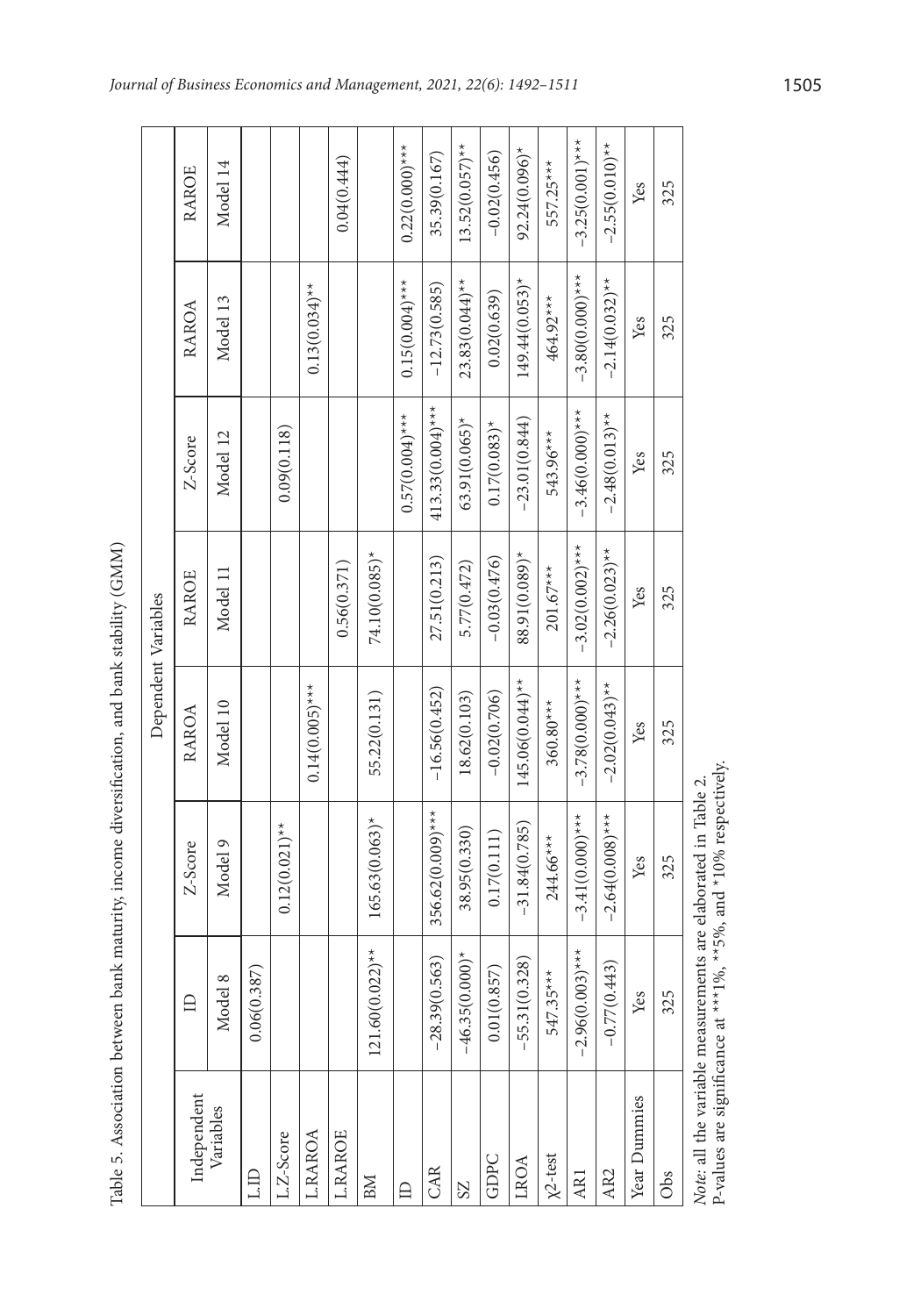### **4. Discussions**

Commercial banks utilize ID as a non-price based contemporary strategy to increase market share, to minimize the risk, and to increase returns. By aligning the dynamic resource-based view and modern portfolio theory, this research analyzed the linkages between bank maturity, ID, and stability. Results findings are in favor of the proposed hypothesis that bank maturity has a significant influence on income diversification. It indicates that mature banks are more likely to diversify their income in non-traditional income sources due to strong financial resources, large customer base, reputational capital, established infrastructure, and knowledge resources compared to growth banks. Moreover, bank maturity has a significant influence on the overall stability of the bank owing due to continuous growth, enhance customer base, and the ability to attract new customers from new services due to diversification.

Such diversification provides banks leverage to increase revenues, respond effectively to environmental changes and enhance stability, these findings are in accordance with existing literature (Tariq et al., 2019b; Zouaoui & Zoghlami, 2020). This research also examines the influence of ID on bank stability and finds that ID has a favorable significant influence on bank stability. Result findings demonstrate that ID increases the financial soundness of the bank, enhances revenues, mobilizes savings, reduces financial risks that lead to increased bank stability. Our research findings are in line with modern portfolio theory which claims that diversification is likely to result in enhanced stability of the banks (Nisar et al., 2018; Sharma & Anand, 2018). Together, these findings imply that mature banks are more likely to pursue ID, and ID has a favorable influence on bank stability.

This research also examines the influence of ID on bank stability and finds that ID has a favorable significant influence on bank stability. Result findings demonstrate that ID increases the financial soundness of the bank, enhances revenues, mobilizes savings, and reduces financial risks that lead to increased bank stability. These research findings are in line with modern portfolio theory which claims that diversification is likely to result in enhanced stability of the banks (Nisar et al., 2018; Sharma & Anand, 2018). Together, these findings imply that mature banks are more likely to pursue ID, and ID has a favorable influence on bank stability.

### **5. Implications**

By integrating dynamic resource-based view and modern portfolio theory, these research findings have supplemented the burgeoning literature on ID with mainly two academic implications. Firstly, consistent with the dynamic resource-based view, this research analyzes bank maturity as an internal driver of income diversification and finds that bank maturity leads to increased income diversification. This suggests that mature versus growth banks may respond differently to income diversification whereas mature banks are more likely to engage and have higher income diversification. By doing so, this research is the first to report and contribute specific evidence about bank maturity as an internal driver of income diversification and therefore, advances the literature seeking to understand the determinants of income diversification. Additionally, this research has added theoretical insights to the academic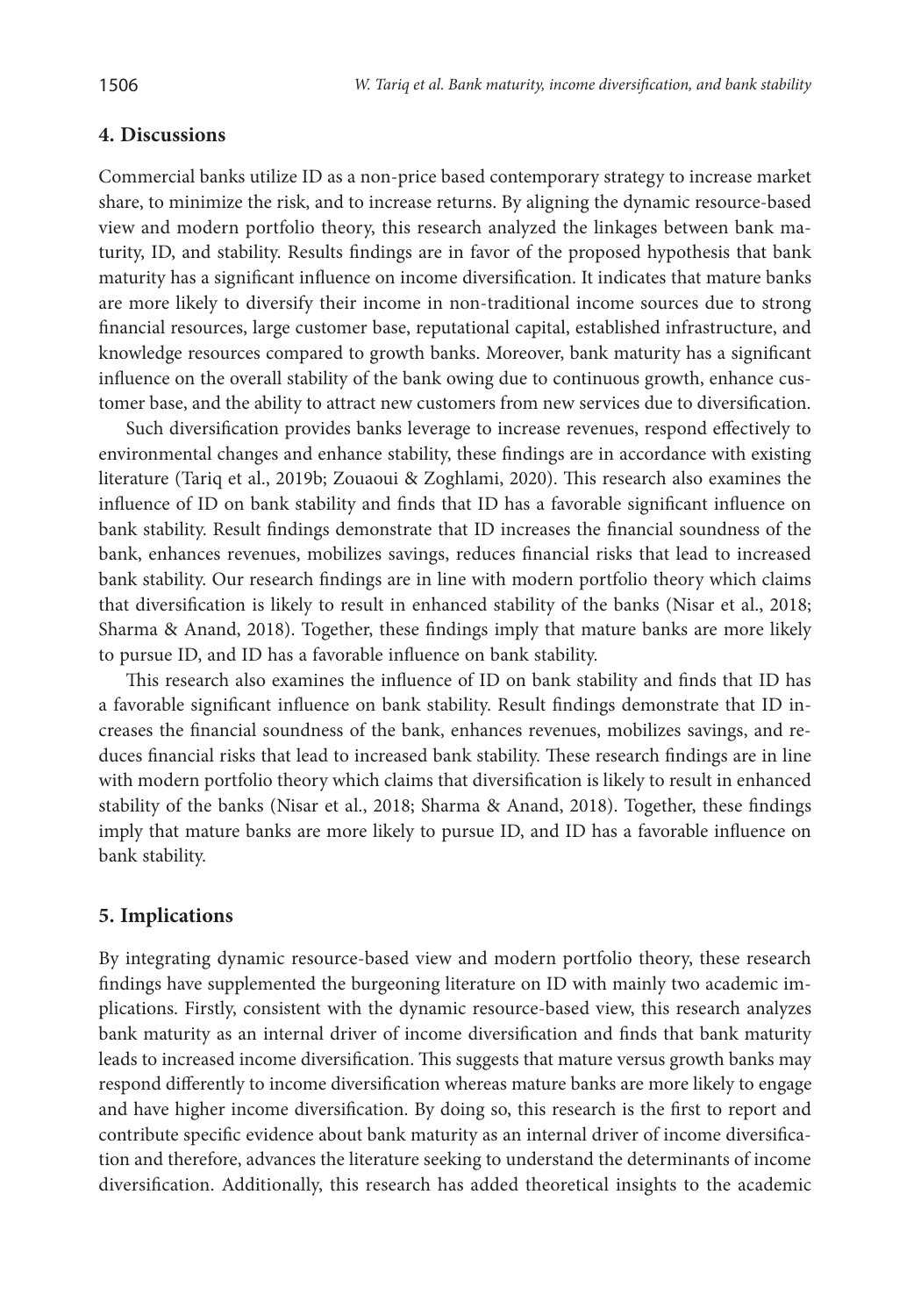literature by establishing a relationship between bank maturity and stability, it describes that bank maturity leads to increased stability of the banks. Secondly, drawing on modern portfolio theory, this research has shed further light on the ongoing debate that echoes the ID and bank stability relationship. This research proposes and discovers that increasing income portfolios in non-interest incomes has a positive impact on stability. In this manner, this research has provided fine-grained evidence relating to an ongoing debate about ID and bank stability relationships.

Eventually, this research gives vital insights for the corporate executives and managers seeking to diversify income into non-interest income and enhance stability from it. Since effective diversification into non-interest income requires resources, and it may vary across banks at different life cycle stages, managers of mature banks may utilize their networks and financial and knowledge resources efficiently to diversify into non-interest income. Moreover, strong internal financial resources can help a firm to avoid external shocks and firm possession of such resources can embark on initiatives such as diversification into non-interest income. Therefore, corporate executives and managers may need to recognize the importance of internal drivers for diversification into non-interest income. Moreover, managers need to comprehend the significance of income diversification as it may offer banks an opportunity to enhance stability by increasing efficiency, generating more revenues, and utilizing existing resources to attain economies of scale and scope. Thus, managers can maximize performance outcomes and minimize risk which is concentrated into the overall loan portfolio of the banks by diversifying into non-interest income. These results are helpful for the executives and managers in their interpretation to capitalize on and enhance performance from income diversification. Thus, this research has contributed to the existing literature on ID and the corporate life cycle by highlighting and analyzing the prominent role of bank maturity as its determinant. This research has shed further light on the nexus between ID and the stability of the banks to offer clarity on the ongoing debate.

#### **Conclusions**

By drawing on the theoretical landscape of dynamic resource-based view and modern portfolio theory, this research considers the role of bank maturity as an antecedent of ID and bank stability and makes some unique contributions to ID and corporate life cycle literature. Consistent with the literature and based on the data collected from an emerging economies bank, this research used different measures of risk as a proxy for bank stability and run fixed effect and GMM estimation model to empirically investigate the proposed relationships. Research findings show that bank maturity has a significant influence on ID as mature banks are more likely to diversify their income due to their existing competitive advantage and availability of financial resources. Thus, considering bank maturity as an antecedent of income diversification, this research advances the literature on income diversification.

Moreover, research findings indicate that ID leads to stability as diversified banks can manage overall risk, especially risk arises from income volatility. By doing so, this research contributed to the ongoing debate on ID and bank stability that better ID can favorably influence bank stability. Thus, core findings reveal that bank maturity exerts a significant positive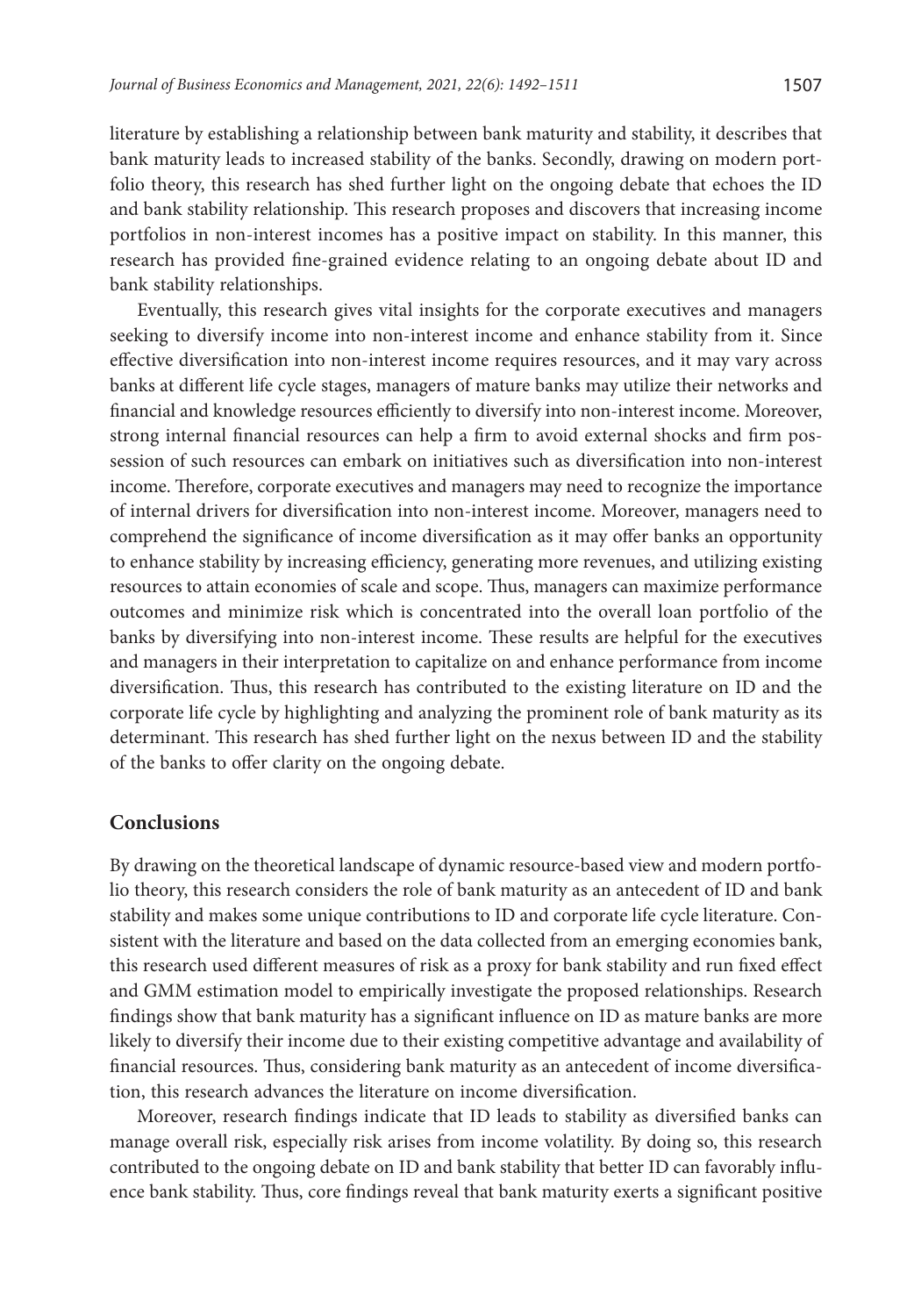influence on ID. Moreover, ID as uncorrelated with interest income significantly links to the overall financial stability of the banks. This research has shed valuable insights for policymakers, managers, and academicians about bank maturity's role in ID and stability. This research also finds that when subject to the GMM estimation technique, this research finds that bank maturity does not lead to bank stability.

This research's findings suffer from certain limitations. Firstly, the main limitation of this research is related to the low sample size which is data consists of 22 commercial banks only and collected over the limited period from 2005 to 2019. Moreover, this research relied on the data set from a single country i.e. Pakistan, thus, future studies are highly encouraged to address these limitations by using cross country data, data collected over a longer period, and increase the number of banks in their research for the better generalizability of their findings. Secondly, this research relied on a single measure for bank maturity as used extensively in the extant literature, nevertheless, researchers argue that there is no best measure; therefore, it is suggested to test the model utilizing different measures to enhance results generalizability.

Lastly, this research considers only two stages of the bank life cycle, it is suggested to consider other stages of the life cycle such as the decline and introduction stage.

### **Funding**

China National Social Science Fund Project (21BGL008); Jiangsu "333" Project [BRA2019271] and the Priority Academic Program Development and Sino-Foreign Joint Scientific Research Platform of Jiangsu Higher Education Institutions.

#### **Authors contribution**

All authors have contributed equally in this article.

#### **Disclosure statement**

Authors do not have any competing financial, professional, or personal interest from other parties.

#### **References**

- Abedifar, P., Molyneux, P., & Tarazi, A. (2018). Non-interest income and bank lending. *Journal of Banking* & *Finance*, *87*, 411–426. <https://doi.org/10.1016/j.jbankfin.2017.11.003>
- Abuzayed, B., Al-Fayoumi, N., & Molyneux, P. (2018). Diversification and bank stability in the GCC. *Journal of International Financial Markets, Institutions and Money*, *57*, 17–43. <https://doi.org/10.1016/j.intfin.2018.04.005>
- Acharya, V. V., Hasan, I., & Saunders, A. (2006). Should banks be diversified? Evidence from individual bank loan portfolios. *The Journal of Business*, *79*(3), 1355–1412. <https://doi.org/10.1086/500679>
- Adesina, K. S. (2021). How diversification affects bank performance: The role of human capital. *Economic Modelling*, *94*, 303–319. <https://doi.org/10.1016/j.econmod.2020.10.016>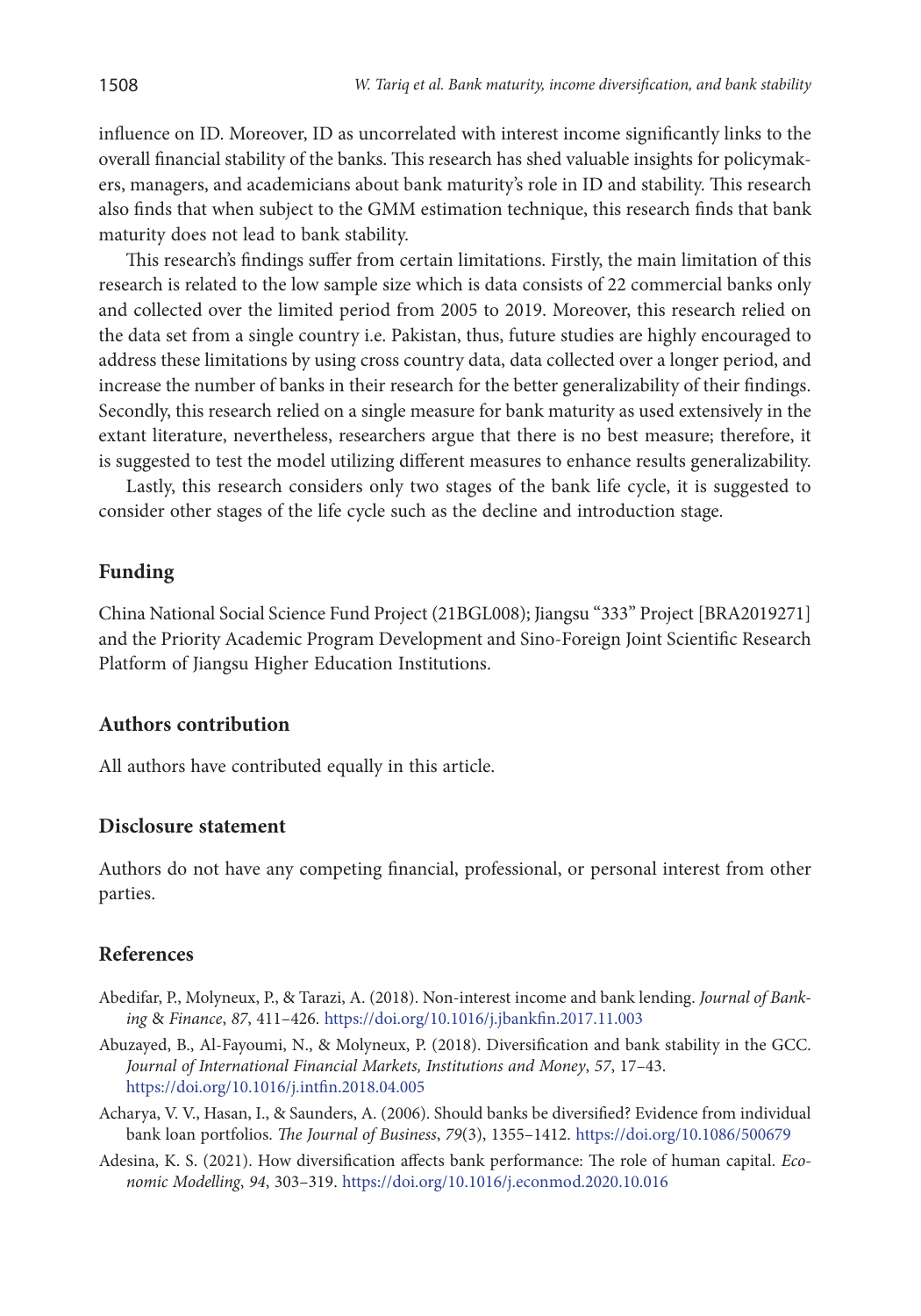- Ahamed, M. M. (2017). Asset quality, non-interest income, and bank profitability: Evidence from Indian banks. *Economic Modelling*, *63*, 1–14. <https://doi.org/10.1016/j.econmod.2017.01.016>
- Al‐Hadi, A., Hasan, M. M., & Habib, A. (2016). Risk committee, firm life cycle, and market risk disclosures. *Corporate Governance: An International Review*, *24*(2), 145–170. <https://doi.org/10.1111/corg.12115>
- Amidu, M., & Wolfe, S. (2013). Does bank competition and diversification lead to greater stability? Evidence from emerging markets. *Review of Development Finance*, *3*(3), 152–166. <https://doi.org/10.1016/j.rdf.2013.08.002>
- Anginer, D., Demirgüç-Kunt, A., & Mare, D. S. (2018). Bank capital, institutional environment and systemic stability. *Journal of Financial Stability*, *37*, 97–106. <https://doi.org/10.1016/j.jfs.2018.06.001>
- Anton, S. G. (2019). Leverage and firm growth: an empirical investigation of gazelles from emerging Europe. *International Entrepreneurship and Management Journal*, *15*(1), 209–232. <https://doi.org/10.1007/s11365-018-0524-5>
- Baele, L., De Jonghe, O., & Vander Vennet, R. (2007). Does the stock market value bank diversification? *Journal of Banking* & *Finance*, *31*(7), 1999–2023.<https://doi.org/10.1016/j.jbankfin.2006.08.003>
- Baum, C. (2001). *XTTEST3: Stata module to compute Modified Wald statistic for groupwise heteroskedasticity*.
- Blundell, R., & Bond, S. (1998). Initial conditions and moment restrictions in dynamic panel data models. *Journal of econometrics*, *87*(1), 115–143. [https://doi.org/10.1016/S0304-4076\(98\)00009-8](https://doi.org/10.1016/S0304-4076(98)00009-8)
- Carbo Valverde, S., & Rodriguez Fernandez, F. (2007). The determinants of bank margins in European banking. *Journal of Banking* & *Finance*, *31*(7), 2043–2063. <https://doi.org/10.1016/j.jbankfin.2006.06.017>
- Chiorazzo, V., Milani, C., & Salvini, F. (2008). Income diversification and bank performance: Evidence from Italian banks. *Journal of Financial Services Research*, *33*(3), 181–203. <https://doi.org/10.1007/s10693-008-0029-4>
- DeAngelo, H., DeAngelo, L., & Stulz, R. M. (2006). Dividend policy and the earned/contributed capital mix: a test of the life-cycle theory. *Journal of Financial Economics*, *81*(2), 227–254. <https://doi.org/10.1016/j.jfineco.2005.07.005>
- Dietrich, A., & Wanzenried, G. (2011). Determinants of bank profitability before and during the crisis: Evidence from Switzerland. *Journal of International Financial Markets, Institutions and Money*, *21*(3), 307–327. <https://doi.org/10.1016/j.intfin.2010.11.002>
- Doan, A.-T., Lin, K.-L., & Doong, S.-C. (2018). What drives bank efficiency? The interaction of bank income diversification and ownership. *International Review of Economics* & *Finance*, *55*, 203–219. <https://doi.org/10.1016/j.iref.2017.07.019>
- Duprey, T. (2012). *Bank Ownership and Credit Cycle: the lower sensitivity of public bank lending to the business cycle.* World Bank Group. <https://doi.org/10.2139/ssrn.2185859>
- Gavurova, B., Belas, J., Kocisova, K., & Kliestik, T. (2017). Comparison of selected methods for performance evaluation of Czech and Slovak commercial banks. *Journal of Business Economics and Management*, *18*(5), 852–876. <https://doi.org/10.3846/16111699.2017.1371637>
- Goddard, J., McKillop, D., & Wilson, J. O. (2008). The diversification and financial performance of US credit unions. *Journal of Banking* & *Finance*, *32*(9), 1836–1849. <https://doi.org/10.1016/j.jbankfin.2007.12.015>
- Habib, A., & Hasan, M. M. (2017). Firm life cycle, corporate risk‐taking and investor sentiment. *Accounting* & *Finance*, *57*(2), 465–497. <https://doi.org/10.1111/acfi.12141>
- Haque, A., & Tariq, A. (2012). Efficiency of banks in Pakistan: A non parametric approach. *Business and Economic Research*, *2*(1). <https://doi.org/10.5296/ber.v2i1.1711>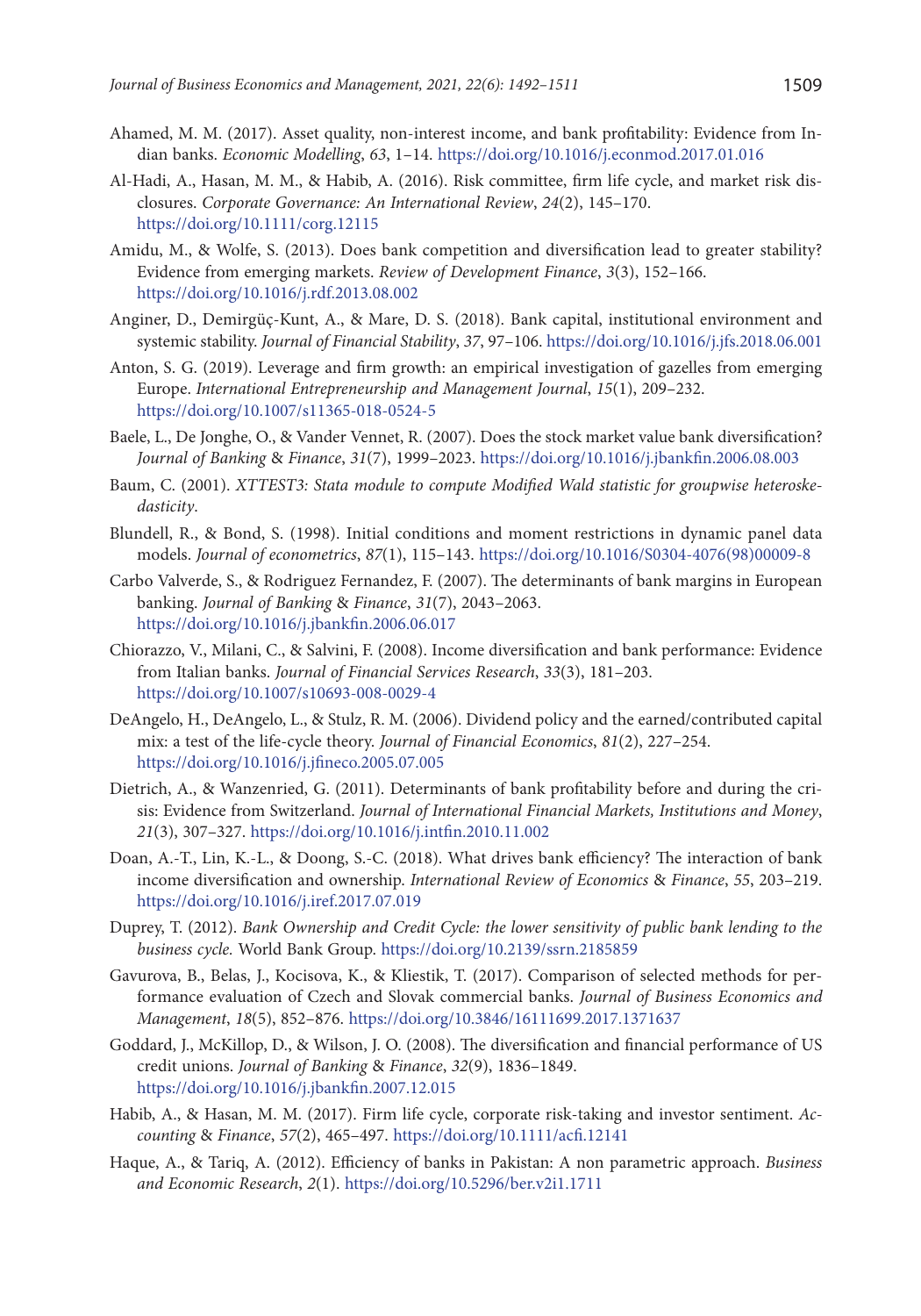- Hasan, M. M., & Habib, A. (2017). Corporate life cycle, organizational financial resources and corporate social responsibility. *Journal of Contemporary Accounting* & *Economics*, *13*(1), 20–36. <https://doi.org/10.1016/j.jcae.2017.01.002>
- Heffernan, S. A., & Fu, X. (2010). Determinants of financial performance in Chinese banking. *Applied Financial Economics*, *20*(20), 1585–1600. <https://doi.org/10.1080/09603107.2010.505553>
- Imran, K., & Nishat, M. (2013). Determinants of bank credit in Pakistan: A supply side approach. *Economic Modelling*, *35*, 384–390.<https://doi.org/10.1016/j.econmod.2013.07.022>
- Khalid, A., & Nadeem, T. (2017). *Bank credit to private sector: A critical review in the context of financial sector reforms* (pp. 1–25). State Bank of Pakistan.
- Kim, H., Batten, J. A., & Ryu, D. (2020). Financial crisis, bank diversification, and financial stability: OECD countries. *International Review of Economics* & *Finance*, *65*, 94–104. <https://doi.org/10.1016/j.iref.2019.08.009>
- Li, X., Feng, H., Zhao, S., & Carter, D. A. (2021). The effect of revenue diversification on bank profitability and risk during the COVID-19 pandemic. *Finance Research Letters*, 101957. <https://doi.org/10.1016/j.frl.2021.101957>
- Lin, Y., Shi, X., & Zheng, Z. (2021). Diversification strategy and bank market power: Does foreign ownership matter? *Applied Economics Letters*, *28*(4), 269–273. <https://doi.org/10.1080/13504851.2020.1751798>
- Mercieca, S., Schaeck, K., & Wolfe, S. (2007). Small European banks: Benefits from diversification? *Journal of Banking* & *Finance*, *31*(7), 1975–1998. <https://doi.org/10.1016/j.jbankfin.2007.01.004>
- Nisar, S., Peng, K., Wang, S., & Ashraf, B. (2018). The impact of revenue diversification on bank profitability and stability: Empirical evidence from South Asian countries. *International Journal of Financial Studies*, *6*(2), 40. <https://doi.org/10.3390/ijfs6020040>
- Owen, S., & Yawson, A. (2010). Corporate life cycle and M&A activity. *Journal of Banking* & *Finance*, *34*(2), 427–440. <https://doi.org/10.1016/j.jbankfin.2009.08.003>
- Pennathur, A. K., Subrahmanyam, V., & Vishwasrao, S. (2012). Income diversification and risk: Does ownership matter? An empirical examination of Indian banks. *Journal of Banking* & *Finance*, *36*(8), 2203–2215. <https://doi.org/10.1016/j.jbankfin.2012.03.021>
- Penrose, E. T. (1959). *The theory of the growth ofthe firm.* Sharpe.
- Perera, S., Skully, M., & Wickramanayake, J. (2007). Cost efficiency in South Asian banking: The impact of bank size, state ownership and stock exchange listings. *International Review of Finance, 7*(1–2), 35–60. <https://doi.org/10.1111/j.1468-2443.2007.00067.x>
- Sanya, S., & Wolfe, S. (2011). Can banks in emerging economies benefit from revenue diversification? *Journal of Financial Services Research*, *40*(1–2), 79–101.<https://doi.org/10.1007/s10693-010-0098-z>
- Sharma, S., & Anand, A. (2018). Income diversification and bank performance: evidence from BRICS nations. *International Journal of Productivity and Performance Management*, *67*(9), 1625–1639. <https://doi.org/10.1108/IJPPM-01-2018-0013>
- Stiroh, K. J. (2004a). Diversification in banking: Is noninterest income the answer? *Journal of Money, Credit and Banking*, *36*(5), 853–882. <https://doi.org/10.1353/mcb.2004.0076>
- Stiroh, K. J. (2004b). Do community banks benefit from diversification? *Journal of Financial Services Research*, *25*(2–3), 135–160. <https://doi.org/10.1023/B:FINA.0000020657.59334.76>
- Tariq, A., Badir, Y., & Chonglerttham, S. (2019a). Green innovation and performance: moderation analyses from Thailand. *European Journal of Innovation Management*, *22*(3), 446–467. <https://doi.org/10.1108/EJIM-07-2018-0148>
- Tariq, A., Badir, Y. F., Safdar, U., Tariq, W., & Badar, K. (2019b). Linking firms' life cycle, capabilities, and green innovation. *Journal of Manufacturing Technology Management*, *31*(2), 284–304. <https://doi.org/10.1108/JMTM-08-2018-0257>